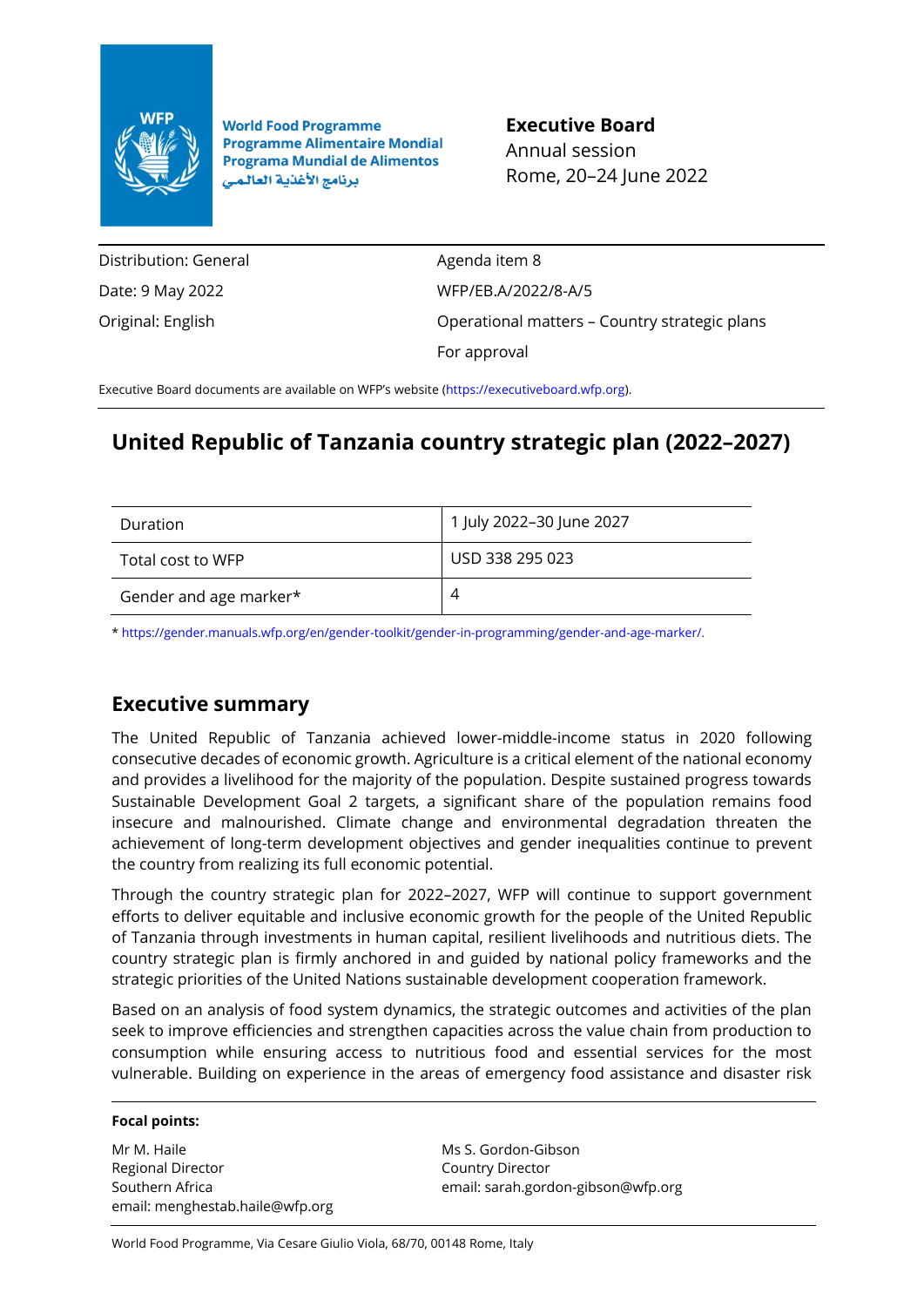reduction, smallholder market access, social protection and nutrition, the country strategic plan will also introduce new activities in the areas of school feeding, climate resilience, sustainable energy and supply chains. Particular emphasis in this plan will go towards rural women economic empowerment and the generation of job opportunities for the rural youth along selected food value chains. Overall, 59 percent of total direct beneficiaries and 50 percent of smallholder farmers directly supported by this CSP will be women.

The provision of technical assistance to government institutions and a market-driven approach based on collaboration with the private sector are prominent features of the country strategic plan. WFP will seek to develop sustainable and gender-transformative interventions that address the root causes of inequalities linked to gender, age and disability through four strategic outcomes:

- ➢ Strategic outcome 1: Crisis-affected populations in the United Republic of Tanzania can meet their essential food and nutrition needs in anticipation of, during and in the aftermath of shocks and build resilience to shocks and stressors by 2027.
- ➢ Strategic outcome 2: Vulnerable populations in prioritized districts consume more diversified and nutrient-rich diets and have improved access to nutrition, health and education services that contribute to human capital development all year round.
- ➢ Strategic outcome 3: Populations in targeted districts achieve climate-resilient rural livelihoods and improved food security and nutrition through sustained smallholder access to markets, enhanced value chains and sustainable management of natural resources by 2030.
- ➢ Strategic outcome 4: Government institutions and development partners in the United Republic of Tanzania have improved access to on-demand services and innovation platforms throughout the year.

## **Draft decision\***

The Board approves the United Republic of Tanzania country strategic plan (2022–2027) (WFP/EB.A/2022/8-A/5) at a total cost to WFP of USD 338,295,023.

<sup>\*</sup> This is a draft decision. For the final decision adopted by the Board, please refer to the decisions and recommendations document issued at the end of the session.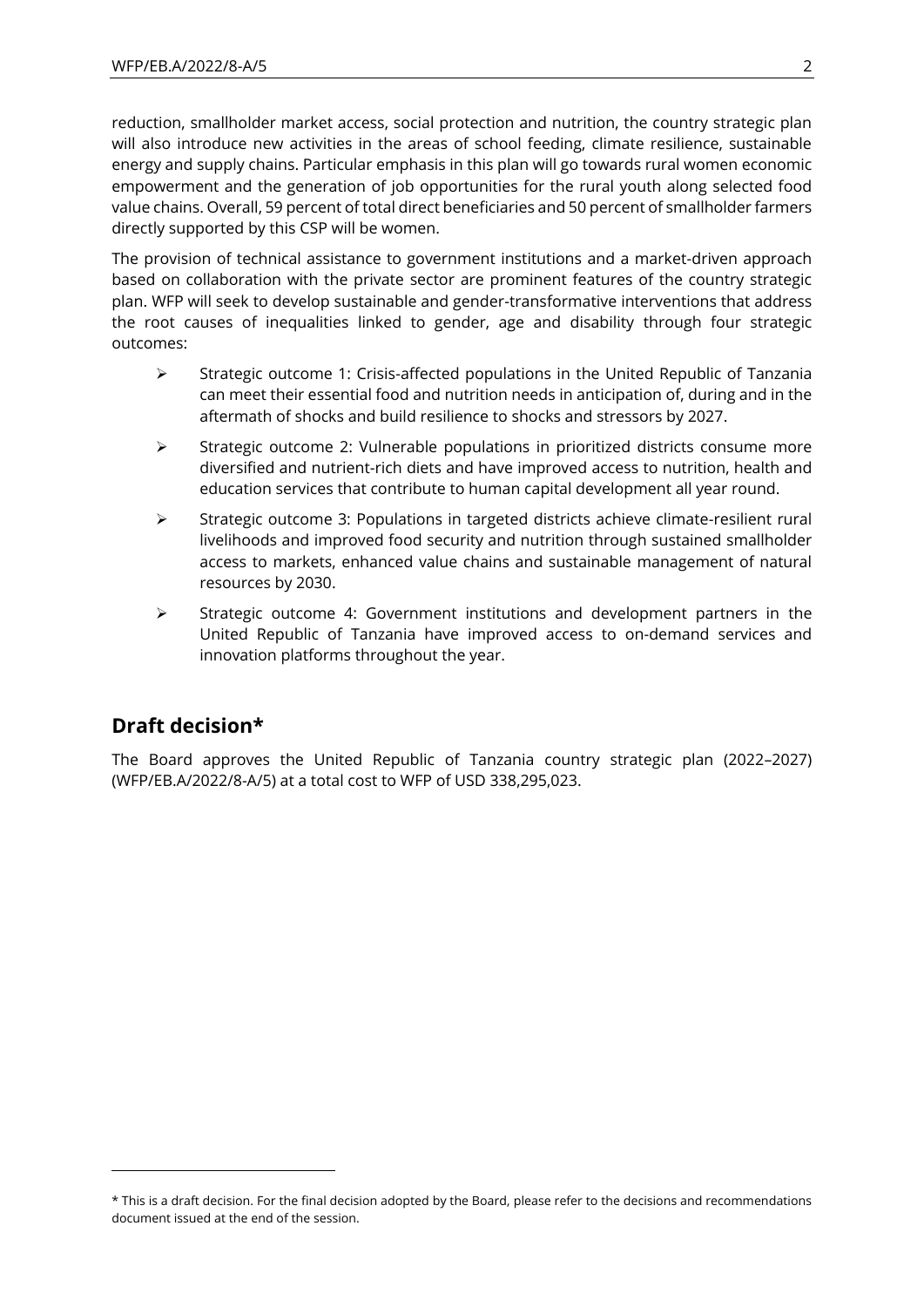#### $1.$ **Country analysis**

#### **1.1 Country context**

- 1. Following two decades of sustained economic growth, the United Republic of Tanzania graduated from low-income to lower-middle-income country status in May 2020, with a gross national income per capita of USD 1,080.<sup>1</sup> This achievement reflects sustained macroeconomic and political stability combined with the country's rich natural resources and strategic geographic position. However, the cascading impacts of the coronavirus disease 2019 (COVID-19) pandemic caused economic growth to slow in 2020, with the real gross domestic product (GDP) growth rate falling from 5.8 percent in 2019 to an estimated 2 percent in 2020, thus declining for the first time in more than 25 years.
- 2. The national poverty rate has declined over recent decades, from 34.4 percent of the population in 2007 to 26.4 percent in 2018.<sup>2</sup> Rapid population growth, however, has caused the number of people living below the national poverty line to increase during this timeframe.<sup>3</sup> The economic shock generated by the COVID-19 pandemic is a setback for poverty eradication, causing the poverty rate to rise to 27 percent.<sup>4</sup>
- 3. The United Republic of Tanzania's score on the Human Development Index improved from 0.390 in 2000 to 0.529 in 2019, driven by significant improvements in life expectancy at birth and GDP per capita. The 2020 Human Development Report ranks Tanzania 163rd of 189 countries, largely due to relatively low expected years of schooling. <sup>5</sup> The United Republic of Tanzania ranks 140th of 176 countries on the Gender Inequality Index due to high maternal mortality rates, high adolescent birth rates and low levels of secondary education for girls. Many girls do not complete their education due to early marriage and unplanned pregnancies, while poverty causes both girls and boys to drop out of school to engage in economic activities.<sup>6</sup>
- 4. In 2020, the Joint United Nations Programme on HIV/AIDS estimated that 1.72 million Tanzanians were living with HIV/AIDS, comprising 1 million women, 610,000 men and 110,000 children under 15. There are around 4.2 million people living with disabilities, with higher rates in rural than urban areas.<sup>7</sup> People with disabilities constitute one of the poorest and most marginalized groups. They are more likely to be unemployed or illiterate, lack access to education and health services and experience sexual abuse. ${}^{8}$
- 5. The food system is the backbone of the Tanzanian economy.<sup>9</sup> The agriculture sector employs 65 percent of the population and represents 25 percent of annual export earnings and 29 percent of GDP. An estimated 85 percent of the country's 8 million farmers<sup>10</sup> are subsistence or small-scale producers, working less than 2.5 hectares of land. More than one third of people working in agriculture are unpaid family farmers, livestock keepers, fishers

<sup>1</sup> World Bank Group. 2021. *[Tanzania: Country Overview](https://www.worldbank.org/en/country/tanzania/overview#1)*.

<sup>2</sup> World Bank Group. 2019. *[Tanzania Mainland Poverty Assessment.](http://documents1.worldbank.org/curated/en/431111575939381087/pdf/Executive-Summary.pdf)*

<sup>3</sup> *Ibid*.

<sup>4</sup> World Bank Group. 2020. *[COVID-19 Business Pulse Survey](https://www.worldbank.org/en/data/interactive/2021/01/19/covid-19-business-pulse-survey-dashboard) Dashboard – Tanzania*..

<sup>5</sup> United Nations Development Programme. 2020. *[Human Development Report, 2020](http://hdr.undp.org/en/2020-report)*.

<sup>6</sup> *Ibid*.

<sup>7</sup> Comprehensive Community [Based Rehabilitation in Tanzania.](http://www.ccbrt.or.tz/) 2021.

<sup>8</sup> Institute of Development Studies. 2020. *[Disability Inclusive Development: Tanzania Situational Analysis June 2020 update](https://opendocs.ids.ac.uk/opendocs/handle/20.500.12413/15509)*.

<sup>9</sup> Food and Agriculture Organization of the United Nations. 2021. *Fostering Food Systems Transformation in Tanzania: Background Document for Food Systems' Dialogue – Preliminary Synthesis of Evidence on the Sustainability of Food Systems in Tanzania*. (Not available online.)

<sup>10</sup> United Republic of Tanzania National bureau of Statistics, 2021. *[National sample census of agriculture 2019/20](https://www.nbs.go.tz/index.php/en/census-surveys/agriculture-statistics/661-2019-20-national-sample-census-of-agriculture-main-report) – National Report*.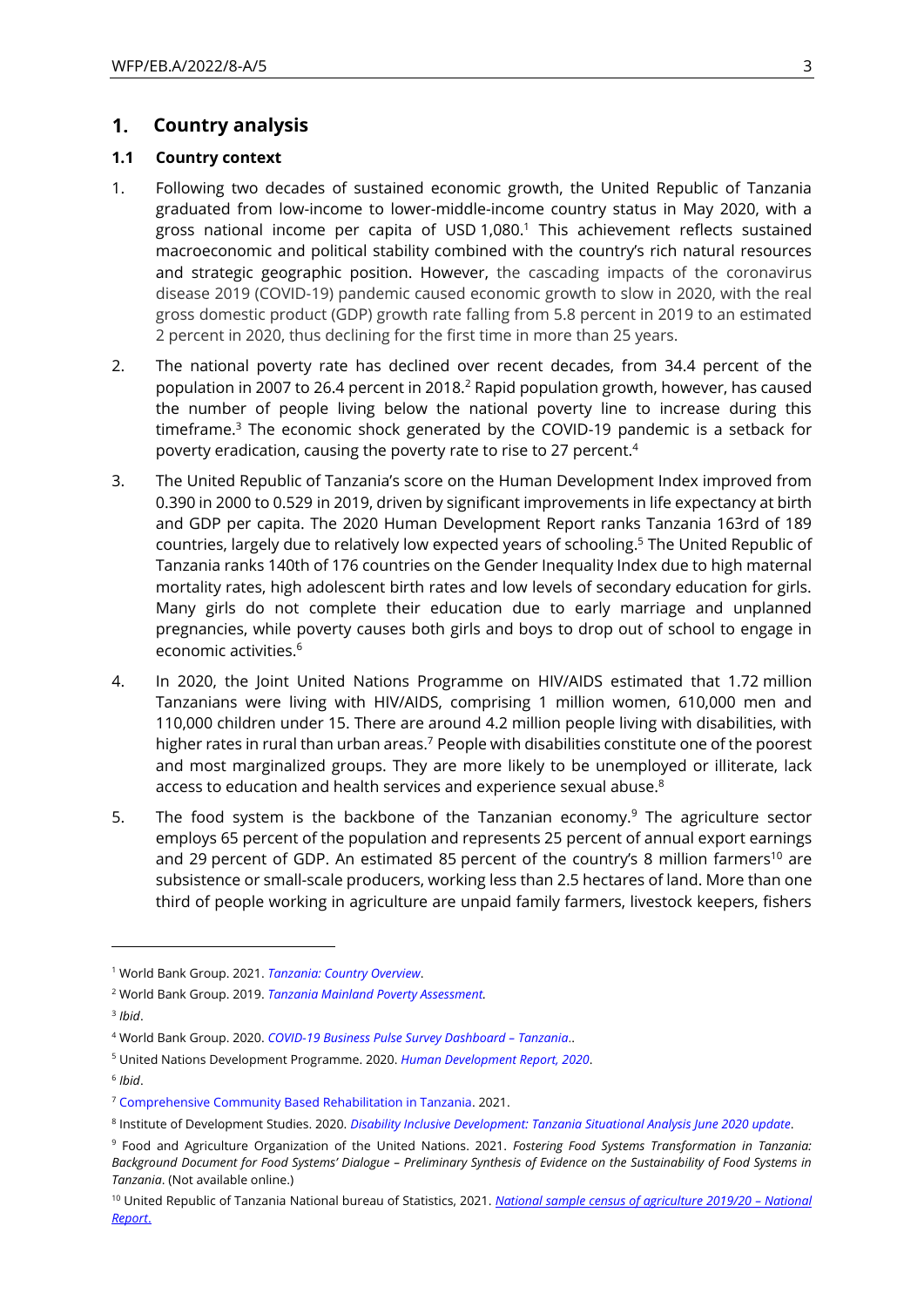or forest users, the majority of whom are women who are also responsible for unpaid domestic care work.<sup>11</sup>

- 6. The country's food and agriculture systems are highly vulnerable to shocks and climaterelated hazards. Agriculture suffers estimated average annual losses of USD 200 million due to weather, pests and disease, which have increased in severity and frequency over the past four decades.<sup>12</sup>
- 7. As much as 51 percent of the country's landmass<sup>13</sup> is degraded as a result of deforestation and unsustainable agricultural practices.<sup>14</sup> The country has the fifth highest rate of deforestation in the world and the third highest in sub-Saharan Africa.<sup>15</sup> Between 2001 and 2020, it lost 2.7 million hectares of forest cover, mainly due to land clearance for agricultural expansion, firewood collection and charcoal production.<sup>16</sup>
- 8. The United Republic of Tanzania hosts an estimated 205,000 refugees and asylum seekers from Burundi and the Democratic Republic of the Congo in two refugee camps in the region of Kigoma.<sup>17</sup> With voluntary repatriation expected to continue over the near term, the refugee population is expected to decrease over the duration of this country strategic plan (CSP). Women and girl refugees, who are the main firewood collectors, walk long and increasing distances to and from rapidly depleting forests and in the process are subjected to gender-based violence and sexual exploitation and abuse.

### **1.2. Progress towards the 2030 Agenda for Sustainable Development**

9. The 2021 United Nations common country analysis (CCA) indicates notable progress in the implementation of the national development agenda. Based on the current trajectory, however, considerable effort will be required for the United Republic of Tanzania to achieve the goals and targets of the 2030 Agenda for Sustainable Development in their entirety.<sup>18</sup> For Sustainable Development Goal (SDG) 2, the CCA highlights that accelerated progress is required if targets are to remain within reach.

#### **1.3. Progress towards SDGs 2 and 17**

#### *Progress on SDG 2 targets*

10. *Access to food:* The United Republic of Tanzania has made major strides in improving food security in recent decades.<sup>19</sup> The prevalence of undernourishment fell from 32 percent in 2006 to 25 percent in 2020, with 14.3 million people considered food insecure.<sup>20</sup> Nationally, 56 percent of household expenditure goes for food, although this share is as much as

<sup>11</sup> Institute of Development Studies. 2018. *[Mapping Women's Economic Exclusion in Tanzania](https://www.ids.ac.uk/publications/mapping-womens-economic-exclusion-in-tanzania/).* 

<sup>12</sup> Food and Agriculture Organization of the United Nations. 2021. *Fostering Food Systems Transformation in Tanzania: Background Document for Food Systems' Dialogue – Preliminary Synthesis of Evidence on the Sustainability of Food Systems in Tanzania*. (Not available online.)

<sup>13</sup> Vice President's Division of Environment, United Republic of Tanzania. 2018. *[Land Degradation Neutrality Target Setting](https://knowledge.unccd.int/countries/tanzania-united-republic)  [Programme Report](https://knowledge.unccd.int/countries/tanzania-united-republic)*.

<sup>14</sup> Kirui, O. K. 2016. *[Economics of Land Degradation and Improvement in Tanzania and Malawi](https://www.researchgate.net/publication/295075622_Economics_of_Land_Degradation_and_Improvement_in_Tanzania_and_Malawi)*.

<sup>15</sup> Food and Agriculture Organization of the United Nations. 2020. *[Global Forest Resources Assessment](https://www.fao.org/forest-resources-assessment/2020/en/) 2020*.

<sup>16</sup> Doggart N. et al. 2020. ["Agriculture is the main driver of deforestation in Tanzania"](https://iopscience.iop.org/article/10.1088/1748-9326/ab6b35.), *Environmental Research Letters*, Vol. [15, No. 3.](https://iopscience.iop.org/article/10.1088/1748-9326/ab6b35.) 

<sup>17</sup> Estimate as of December 2021.

<sup>18</sup> United Nations. 2021. *[United Republic of Tanzania Common Country Analysis, 2021](https://tanzania.un.org/en/126737-united-republic-tanzania-common-country-analysis-2021ppt)*.

<sup>19</sup> United Republic of Tanzania. 2017. *[Agricultural Sector Development Programme Phase II \(ASDP II\)](https://asdp.kilimo.go.tz/)*.

<sup>&</sup>lt;sup>20</sup> Food and Agriculture Organization of the United Nations, International Fund for Agricultural Development, United Nations Children's Fund, WFP and World Health Organization. 2021. *[The State of Food Security and Nutrition in the World](https://www.fao.org/documents/card/es/c/cb4474en/)  [2021](https://www.fao.org/documents/card/es/c/cb4474en/)*.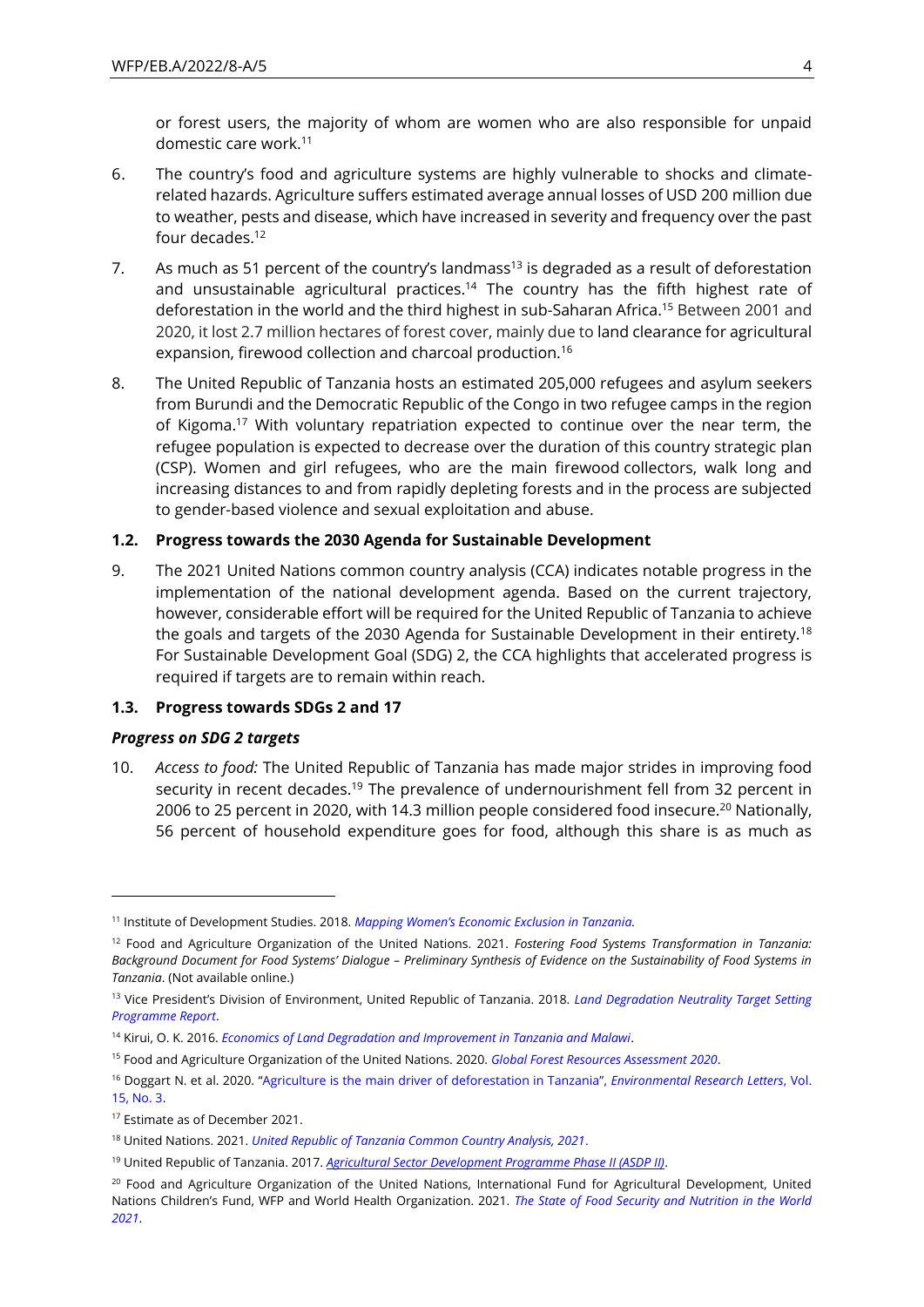70 percent for the poorest households.<sup>21</sup> An estimated 20 percent of households cannot afford a diet with sufficient calories, while 59 percent of households cannot afford a nutritious diet.<sup>22</sup>

- 11. *End malnutrition:* The triple burden of malnutrition is a growing concern as high stunting rates coexist with increasing rates of overweight, obesity and micronutrient deficiency. The prevalence of stunting and underweight among children under 5 fell from 34.4 to 31.8 percent between 2014 and 2018.<sup>23</sup> Furthermore, 31.7 percent of women between 15 and 49 years of age are overweight and 11.5 percent are obese.<sup>24</sup>
- 12. *Smallholder productivity and incomes:* While smallholders produce 95 percent of national food requirements,<sup>25</sup> productivity remains low with consequences for smallholder incomes and market prices.<sup>26</sup> Smallholders primarily rely on local markets for selling between a third and a half of their production.<sup>27</sup> As only 1.9 percent of smallholder plots are irrigated, most are highly exposed to climatic shocks.
- 13. *Sustainable food systems:* Over the past two decades, the United Republic of Tanzania has recorded an average annual food self-sufficiency ratio of 111 percent, reaching 140 percent in 2019.<sup>28</sup> However, this indicator varies considerably within the country, with 50 to 60 districts regularly reporting production shortfalls. To ensure that agricultural production keeps pace with population growth and increasing urbanization, the amount of land dedicated to cultivation is expanding, with direct consequences for environmental sustainability.

#### *Progress on SDG 17 targets*

14. Sustained increases in financing are critical to achieving the SDGs. The Government's third five-year development plan, covering 2021–2026 (FYDP III) forecasts that 48 percent of financing for development will come from private sector investment.<sup>29</sup> While the Government has undertaken policy reforms aimed at fostering an enabling business environment, additional efforts will be needed to attract the investment required.

#### **1.4. Hunger gaps and challenges**

- 15. Working towards zero hunger through a food systems approach highlights the relationships and interdependencies of the various elements of the food system, from production to consumption (figure 1). According to the CCA and research conducted by WFP in support of the national dialogues related to the 2021 United Nations food systems summit, integrated multistakeholder solutions are essential for consolidating improvements in food security and nutrition for the most vulnerable populations.<sup>30</sup>
	- ➢ *Production*: Low productivity rates translate into higher production costs, with consequences for profitability and future investment. Market fragmentation in many

<sup>21</sup> United Republic of Tanzania National Bureau of Statistics. 2019. *[Tanzania Mainland Household Budget Survey](https://www.nbs.go.tz/nbs/takwimu/hbs/2017_18_HBS_Key_Indicators_Report_Engl.pdf) 2017-018: [Key Indicators Report](https://www.nbs.go.tz/nbs/takwimu/hbs/2017_18_HBS_Key_Indicators_Report_Engl.pdf)*.

<sup>22</sup> WFP. 2017. *[Fill the Nutrition Gap Tanzania: Findings](https://docs.wfp.org/api/documents/WFP-0000023276/download/?%20Iframe)*.

<sup>23</sup> United Republic of Tanzania National Bureau of Statistics. 2019. *[Tanzania National Nutrition Survey 2018](https://www.unicef.org/tanzania/reports/tanzania-national-nutrition-survey-2018)*. <sup>24</sup> *Ibid*.

<sup>25</sup> Food and Agriculture Organization of the United Nations. 2021. *[Fill the nutrient gap: Tanzania: Findings](https://docs.wfp.org/api/documents/WFP-0000023276/download/?%20Iframe)* (presentation prepared for the 2021 United Nations food systems summit).

<sup>26</sup> Food and Agriculture Organization of the United Nations. 2020. *[Family Farming Knowledge Platform](https://www.fao.org/family-farming/countries/en/)*.

<sup>27</sup> WFP and International Institute for Sustainable Development. 2021. *Study of Tanzania's Food System*.

<sup>&</sup>lt;sup>28</sup> European Union and Food and Agriculture Organization of the United Nations FIRST Programme; Accelerating Progress Towards SDG 2 – Policy Effectiveness Analysis; 2020 (not available online).

<sup>29</sup> Ministry of Finance and Planning. 2021. *[National Five Year Development Plan 2021/22](https://mof.go.tz/docs/news/FYDP%20III%20English.pdf) – 2025/26.*

<sup>30</sup> WFP. 2021. *[Food Systems in Tanzania: Investing in Distribution to Trigger Systemic Change](https://newgo.wfp.org/documents/food-systems-tanzania-investing-distribution-to-trigger-change)*.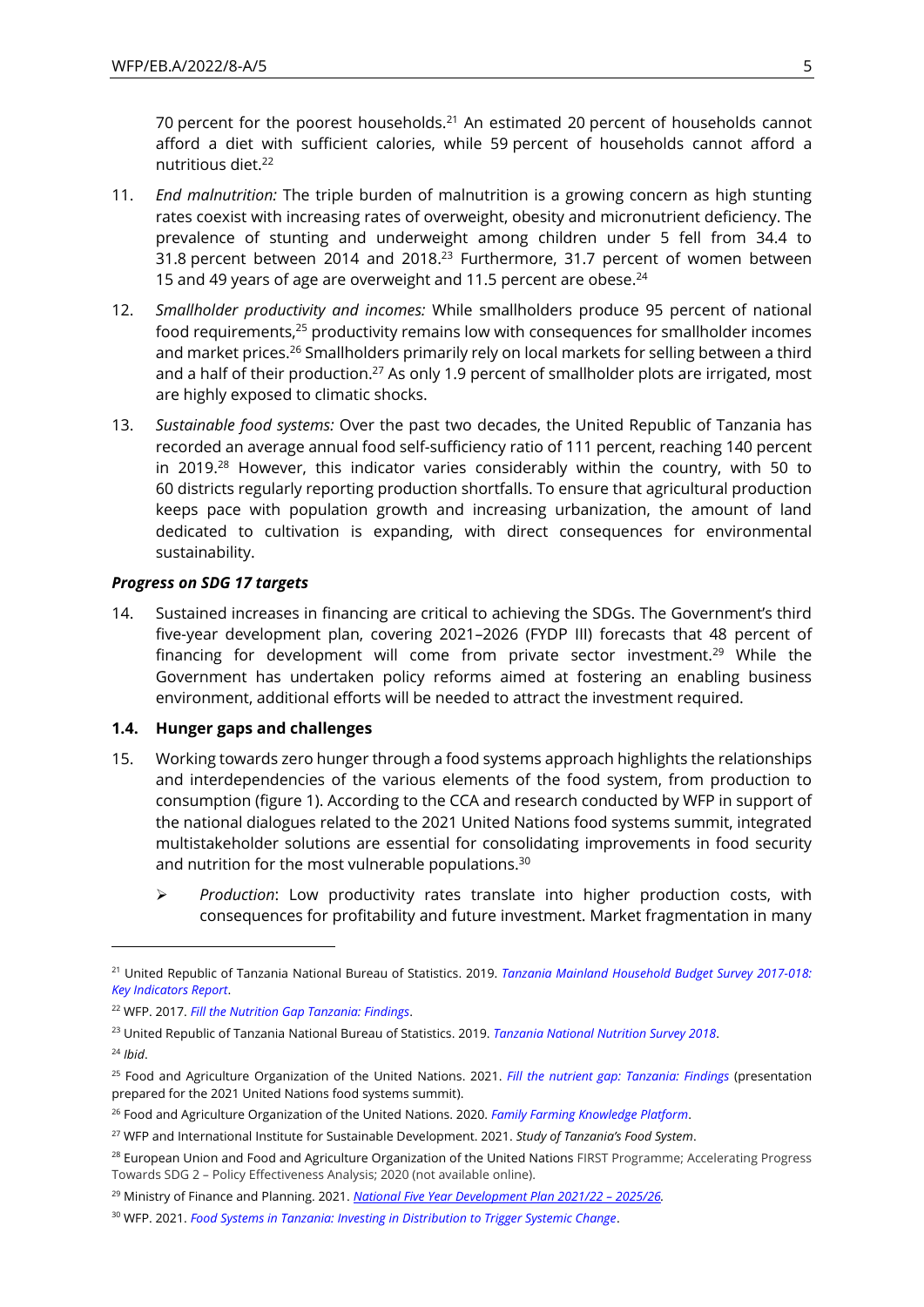rural areas creates barriers for the private sector investment needed to improve the efficiency of value chains. An overreliance on rain-fed agriculture in an era of increased climate variability $31$  makes smallholder production highly vulnerable to shocks and market volatility.

- ➢ *Aggregation*: Current estimates indicate that post-harvest losses average 40 percent of total food production. Losses at the producer level are mainly attributed to inadequate storage and handling. The long length of the supply chains that connect the farm gate and urban consumers, the decentralized nature of aggregation systems and limited access to market data are additional constraints on income-generation opportunities for the poorest households.
- ➢ *Processing*: Increasing the competitiveness of the agriculture sector through value addition and agro-processing is a central priority of the Government. Improving the reliability, safety and quality of the food supply is a major opportunity for unlocking economic potential along the value chain. Food fortification can address nutrient gaps in household diets. Establishing markets for the manufacture of specialized nutritious food can contribute to the achievement of national industrialization and nutrition goals.
- ➢ *Distribution*: Improvements in food distribution and logistics are critical to reducing post-harvest losses and increasing cost efficiency for smallholders. The United Republic of Tanzania has made major investments in expanding its primary road network. However, an estimated 33 million<sup>32</sup> people do not have access to roads that are in good or fair condition throughout the year.
- ➢ *Consumption*: The high cost of food, particularly in urban markets, means that a healthy diet is unaffordable for many of the most vulnerable households. Lack of funding has also led to a cut in food rations for refugees since mid-2020. Limited dietary diversity driven by lack of access to affordable animal proteins and fresh foods contributes to poor health and nutrition outcomes. Around 40 percent of calories are derived from maize.<sup>33</sup> Many regions that have high levels of agricultural production also register high rates of malnutrition. This indicates the importance of childcare and feeding practices, which are often compromised when women are responsible for both agricultural labour and a disproportionate share of domestic care work.

<sup>31</sup> United Republic of Tanzania. Vice President's Office. 2021. *[National Climate Change Response strategy \(2021](https://www.vpo.go.tz/uploads/publications/en-1640772745-NCCRS%202021-2026_%20Final_PK.pdf)–2026)*.

<sup>32</sup> United Republic of Tanzania National Bureau of Statistics. 2019. *[Tanzania Mainland Household Budget Survey 2017-018:](https://www.nbs.go.tz/nbs/takwimu/hbs/2017_18_HBS_Key_Indicators_Report_Engl.pdf)  [Key Indicators Report](https://www.nbs.go.tz/nbs/takwimu/hbs/2017_18_HBS_Key_Indicators_Report_Engl.pdf)*.

<sup>33</sup> United States Department of Agriculture. 2015. *[Measuring Access to Food in Tanzania: A](https://www.ers.usda.gov/amber-waves/2015/march/measuring-access-to-food-in-tanzania-a-food-basket-approach) Food Basket Approach*.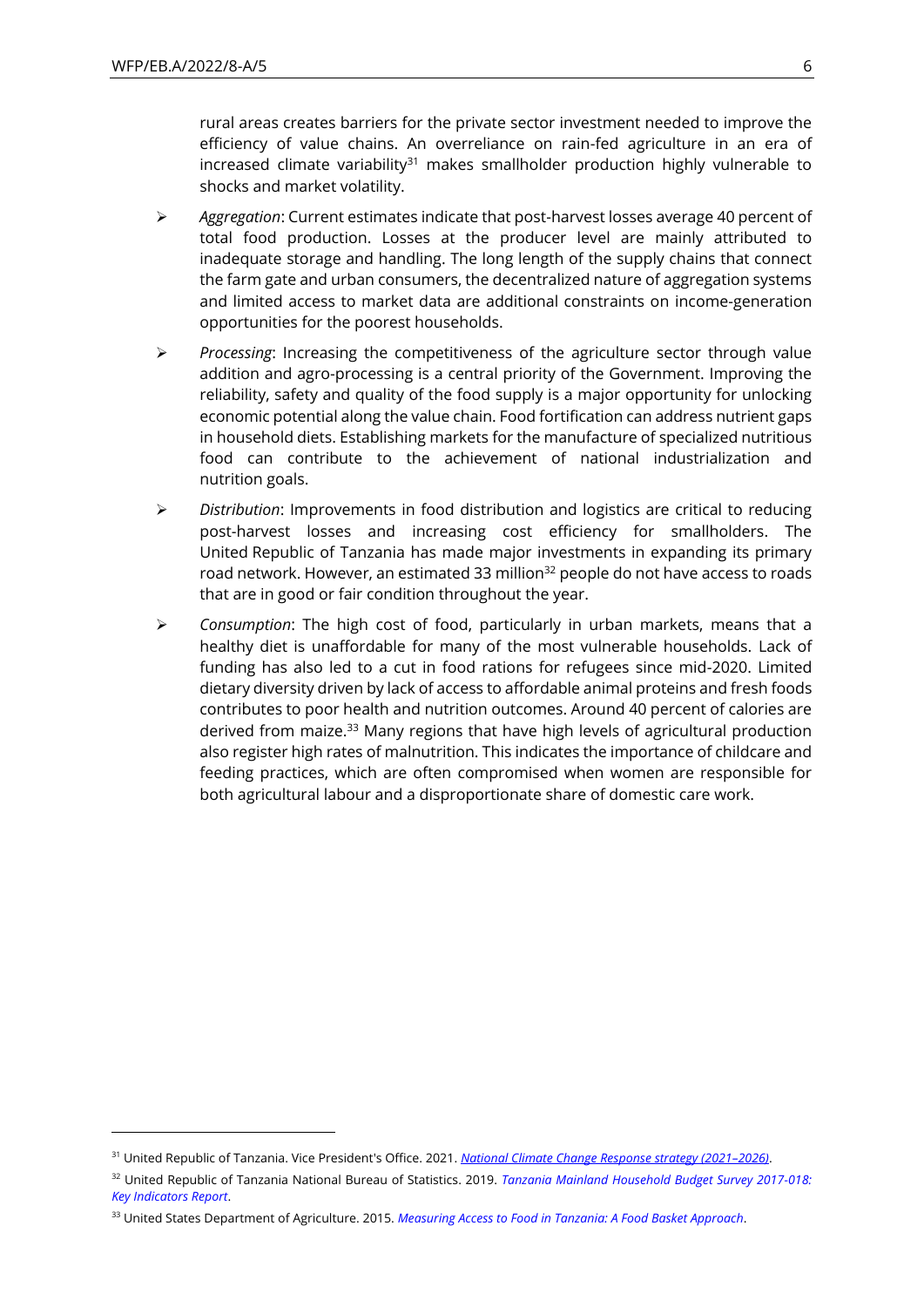

**Figure 1: United Republic of Tanzania food systems framework**

*Abbreviations*: PH = post-harvest; PHM = post-harvest management; NFRA = National Food Reserve Agency; CPB = Cereals and Other Produce Board of Tanzania; IFC = International Finance Corporation; HGSF = home-grown school feeding; SBCC = social and behaviour change communication.

### **2. Strategic implications for WFP**

16. This CSP for 2022–2027 has been developed based on stakeholder consultations and lessons learned from the implementation of the previous CSP (2017–2022), including insights obtained through the CSP evaluation. WFP and its development partners can play an important role in supporting government efforts to transform food systems, especially through initiatives that address inequalities faced by women, young people and people with disabilities. Based on the achievements and lessons learned from the previous CSP, the new CSP will scale up interventions that sustainably link smallholder farmers to markets and strengthen actors along food value chains through a food systems approach; likewise, WFP will integrate innovation, resilience programming and climate change adaptation into WFP core activities that support smallholder farmers and refugee host communities' livelihoods.

#### **2.1. Achievements, lessons learned and strategic changes for WFP**

17. The evaluation of the CSP for 2017–2022 recommended that WFP continue to scale up activities in areas where the organization has demonstrated an ability to add value to the national development agenda and deliver on its mandate.<sup>34</sup> The evaluation indicated a need to design interventions related to climate resilience, social safety nets and innovation that

<sup>&</sup>lt;sup>34</sup> Key findings were: the CSP aligns with national objectives and demonstrates appropriate adaptation to context, while its gender considerations can be improved. WFP made important contributions in its traditional core competencies, despite numerous factors that dampened performance and results. WFP used its resources efficiently, adapting appropriately to changing circumstances. There is potential for sustainability in high-performing areas.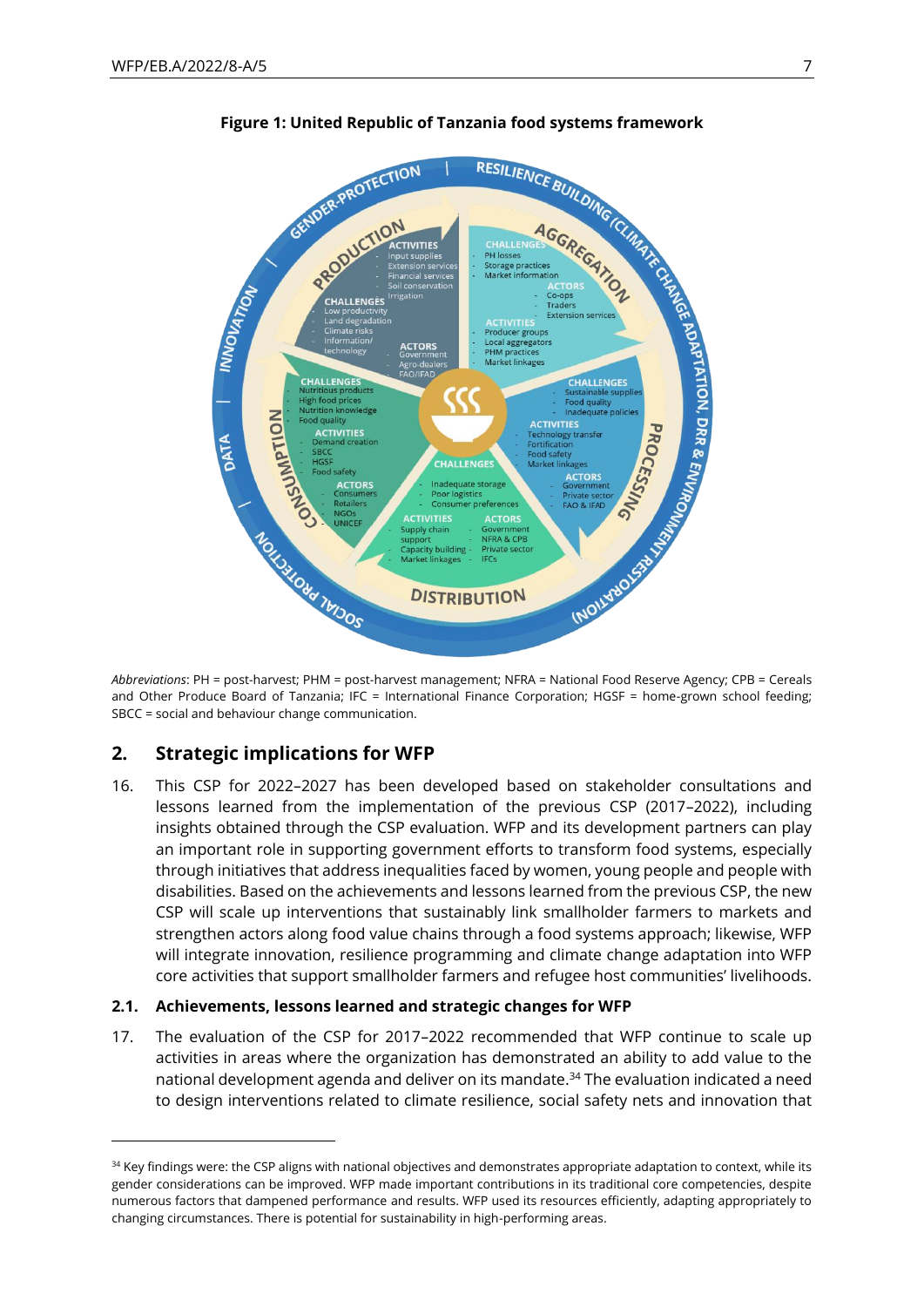could be embedded in existing activities. The evaluation also encouraged the country office to integrate pathways for change and geographic targeting in strategic outcomes using a food systems approach.

18. The evaluation noted that consideration should be given to gender-responsive programming; performance trend analysis that facilitates decision making; human resource development related to policies, processes, people, culture, partnerships and technology; and risk management and contingency planning. The country office has incorporated the evaluation findings and lessons learned into the design of the CSP and will address various aspects of the evaluation throughout its implementation.

### **2.2. Alignment with national development plans, the United Nations sustainable development cooperation framework and other frameworks**

- 19. The United Nations sustainable development cooperation framework (UNSDCF) for the United Republic of Tanzania for 2022–2027 is aligned with the inclusive economic growth priorities set out by the Government in the FYDP III and the Government of Zanzibar's medium-term development strategy for 2021–2025. This CSP is aligned with all four outcome statements of the UNSDCF and associated results frameworks.
- 20. The strategic orientation of the CSP is framed around the six thematic areas of focus for multistakeholder and gender-balanced food system transformation established by the Government under its national strategy document submitted for the 2021 United Nations food systems summit, entitled Pathways for sustainable food systems 2030. 35
- 21. This CSP will also contribute to the second phase of the agricultural sector development programme (ASDP II) and its objective to "transform subsistence smallholders into sustainable commercial farmers". It will also seek to support the national post-harvest management strategy for 2019–2029.
- 22. The CSP will contribute to the achievement of key objectives of the second national multisectoral nutrition action plan, covering 2021–2026 (NMNAP II), with regard to nutrition services, to which a life cycle approach will be taken, and sustainable food systems and public–private partnerships. It will also support implementation of the 2020 national school feeding and nutrition services guidelines, the nutrition-sensitive agriculture action plan for 2020–2025 and the second productive social safety net project, covering 2019–2023 (PSSN II) as well as policy frameworks related to climate change, disaster risk reduction (DRR) and gender.

### **2.3. Engagement with key stakeholders**

- 23. This CSP has been informed by extensive consultations with stakeholders at the technical and strategic levels. WFP established thematic working groups that held discussions with representatives of government institutions, United Nations entities, non-governmental organizations (NGOs), research institutions and the private sector, culminating in workshops and meetings with senior government officials to endorse the CSP line of sight. WFP participated in the UNSDCF formulation process from the development of the CCA through to the finalization of the results framework.
- 24. WFP supported government preparations for the food systems summit and provided input for the national dialogues through a research paper on the roles of distribution dynamics in the food system.<sup>36</sup> Further dialogue was established through a series of community consultations across a range of geographic areas and livelihood groups; the consultations

<sup>35</sup> <https://summitdialogues.org/wp-content/uploads/2021/09/URT-FSS-PATHWAYS-14090202-DRAFT.pdf>

<sup>36</sup> WFP. 2021. *[Food Systems in Tanzania: Investing in Distribution to Trigger Systemic Change.](https://newgo.wfp.org/documents/food-systems-tanzania-investing-distribution-to-trigger-change)*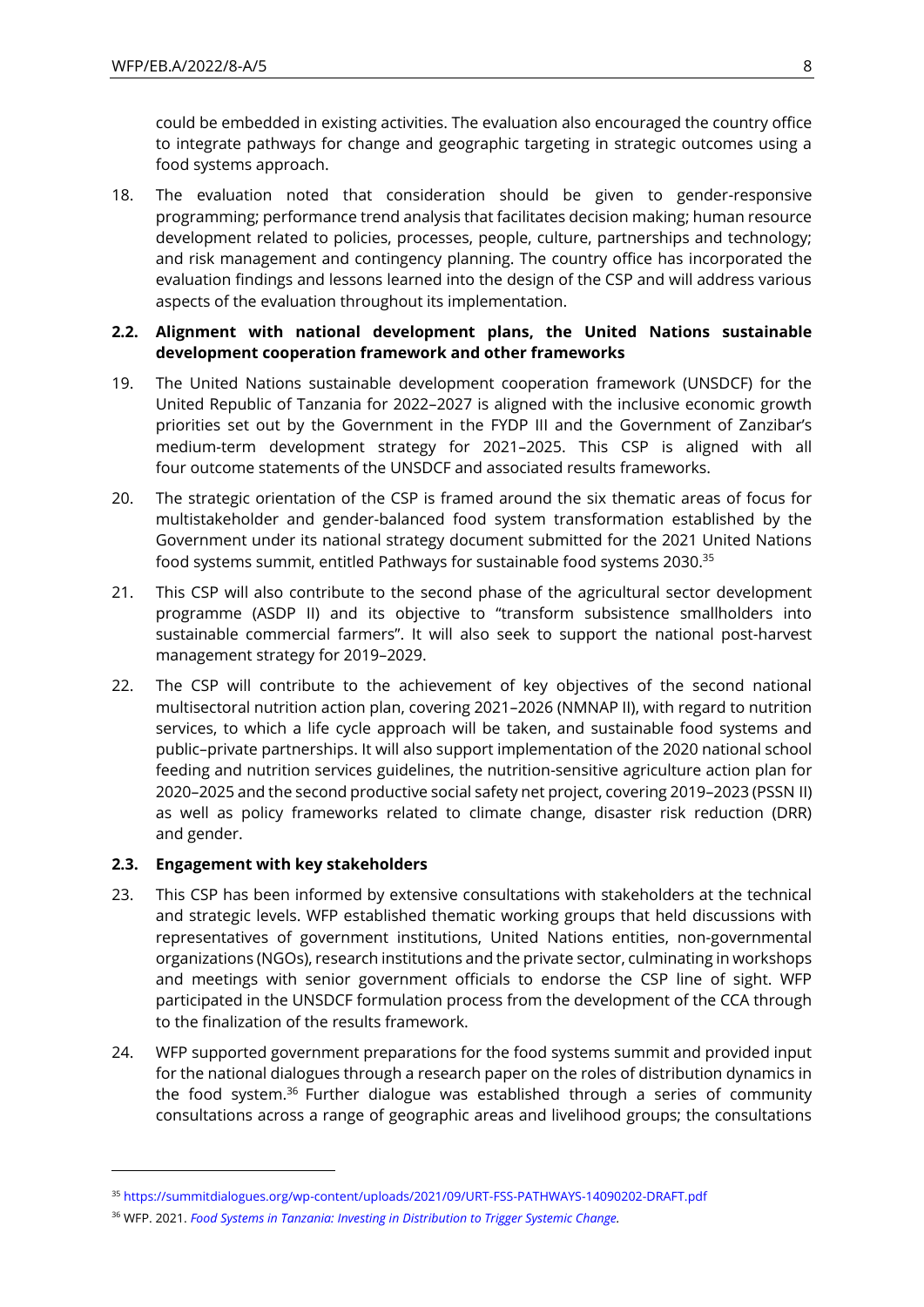included women, young people and people with disabilities through a gendered situational analysis.

## **3. WFP strategic portfolio**

### **3.1. Direction, focus and intended impacts**

- 25. The strategy underpinning the CSP reflects the interdependence of increased productivity, improved market access and the affordability of healthy diets. This CSP will support the development aspirations of the United Republic of Tanzania by contributing to the strengthening of its human capital through interventions that aim to increase the consumption of nutritious diets. From crisis response to resilience building and addressing the root causes of food and nutrition insecurity, its strategic outcomes and activities will address food system challenges in a mutually reinforcing way, from production through aggregation, processing, distribution and consumption. WFP will also develop sustainable and gender-transformative interventions that seek to address the root causes of inequalities based on gender, age and disability.
- 26. WFP will channel activities through government systems. A central component of the CSP is the provision of technical assistance aimed at strengthening delivery systems and enhancing government capacity for policy implementation at the subnational level, including efforts to improve links with the private sector in order to increase "last mile" market access opportunities. In response to CCA findings, the strategy will seek to support government efforts to address the low coverage of nutrition interventions for school-age children and strengthen nutrition service delivery. The CSP also aims, as a priority, to improve the food security and nutrition status of refugees, including through the provision of a more diverse food basket and access to clean cooking methods.

### **3.2. Strategic outcomes, focus areas, expected outputs and key activities**

### *Strategic outcome 1: Crisis-affected populations in the United Republic of Tanzania can meet their essential food and nutrition needs in anticipation of, during and in the aftermath of shocks and build resilience to shocks and stressors by 2027*

- 27. Under strategic outcome 1, WFP will provide food assistance and better access to cooking fuel to refugees residing in camps and food or unconditional cash-based transfers (CBTs) to vulnerable rural and urban populations affected by shocks and stressors. WFP will work with refugees and host communities to strengthen environmental protection in a way that fosters peaceful coexistence through the sustainable management of natural resources in refugee camps and surrounding landscapes.
- 28. WFP will also provide technical assistance designed to strengthen the capacity of government and partner institutions to gather evidence and develop cohesive and complementary disaster risk management (DRM) and social protection systems based on the principles of anticipatory action, including early warning and response planning at the national and subnational levels.

#### *Focus area*

29. Strategic outcome 1 is focused on crisis response. It contributes to the achievement of WFP Strategic Result 1 and SDG targets 2.1, 5.1 and 13.1.

#### *Alignment with national priorities*

30. FYDP III results: social protection coverage extended to the formal and informal sectors; increased distribution and consumption of local nutritious food; and promotion of renewable green energy technologies.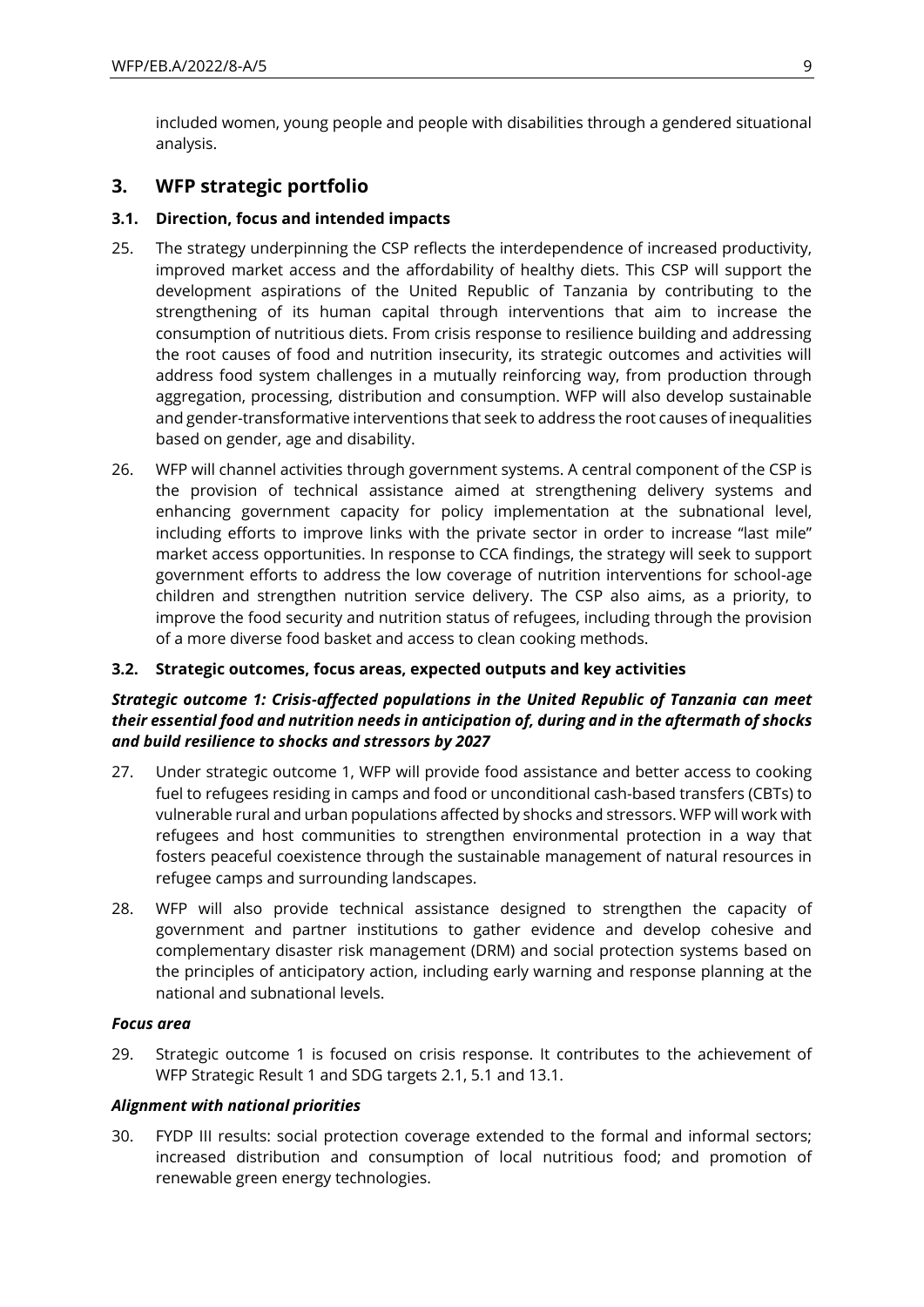31. UNSDCF (2022–2027) outcome 3: people in the United Republic of Tanzania, especially the most vulnerable, contribute to and benefit from more inclusive and gender-responsive management of natural resources, climate change resilience, DRR and increased use of efficient renewable energy.

### *Expected outputs*

- 32. Strategic outcome 1 will be achieved through one output linked to activity 1 and one output linked to activity 2:
	- ➢ 1.1 Refugees and other vulnerable populations affected by shocks and stressors receive timely and adequate food assistance that meets dietary requirements and improved access to clean cooking solutions to ensure social cohesion with host communities.
	- ➢ 2.1 Government and partners receive technical assistance to gather evidence and strengthen complementarities between climate change adaptation, disaster risk management and social protection at the national and subnational levels.

### *Key activities*

### *Activity 1: Provide food and/or cash-based transfers and improved access to clean cooking solutions for refugees and other vulnerable populations affected by shocks and stressors*

- 33. In conjunction with activities 3 and 6, WFP will continue to provide food assistance directly to refugees living in camps in order to meet their basic food and nutrition needs. Refugee food assistance includes general food distribution and a supplementary feeding programme that supports the nutrition of vulnerable groups such as pregnant and lactating women and girls, children under 5, people living with HIV/AIDS and hospitalized patients. WFP will endeavour to ensure that in-kind food is purchased from Tanzanian producers supported through activity 5, including through the National Food Reserve Agency and the Cereals and Other Produce Board of Tanzania.
- 34. In conjunction with activity 7, WFP will ensure environmental sustainability and increase protection, including the prevention of gender-based violence, by providing refugee and host community populations with better access to sustainable sources of energy through skills and knowledge transfer in community-based clean cooking solutions and the introduction of energy vouchers.
- 35. In conjunction with activities 2 and 3, WFP will provide unconditional CBTs and social and behaviour change communication (SBCC) to the most vulnerable rural and urban populations affected by natural disasters and health crises to meet their basic food, nutrition and other needs, with a focus on women, young people and people with disabilities.

*Activity 2: Provide capacity strengthening for data analysis and people-centred disaster risk management to improve the efficiency and effectiveness of relevant government institutions to monitor and respond to stressors and crises at the national and subnational levels*

- 36. WFP will use its analytical and digital capabilities to improve the understanding of the relationship between food system dynamics and food security and nutrition outcomes. This activity will seek to strengthen the systems, structures and institutions responsible for food security and nutrition, livelihoods, DRM and social protection that are the focus of activities 1, 3, 5, 6 and 7. The work will include the following:
	- $\triangleright$  operationalization of the Tanzanian food security analysis system, with a focus on digitization, near-real-time monitoring and enhanced capacity for food security, nutrition and livelihood analysis;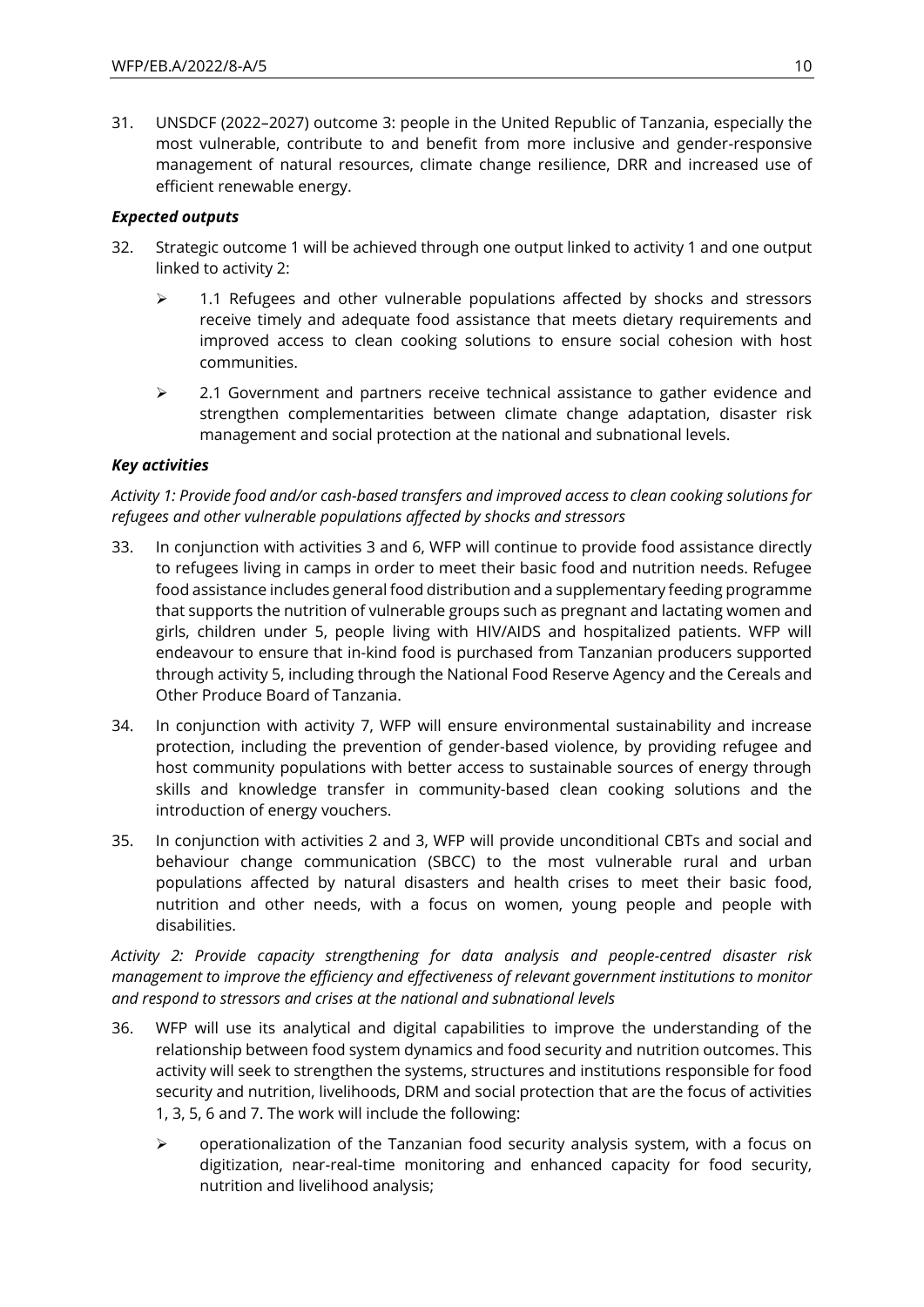- $\triangleright$  support for post-harvest and market analyses of food value chains and food systems dynamics;
- $\triangleright$  strengthening of digital data collection, analysis and visualization technologies;
- ➢ improved relationships between climate services and regional and community disaster management mechanisms;
- $\triangleright$  development of district-level DRM systems linked to existing social protection mechanisms in shock-prone regions;
- $\triangleright$  development of mechanisms for disaster risk profiling and contingency planning, including the use of anticipatory action and forecast-based financing solutions;
- ➢ technical assistance aimed at strengthening humanitarian supply chains and enhancing national emergency preparedness and response mechanisms; and
- $\triangleright$  support for the Government in developing policies, strategies and frameworks for DRM, climate change adaptation and social protection systems.

### *Partnerships*

- 37. WFP will partner with or provide capacity strengthening support for the following national agencies and frameworks: Prime Minister's Office-Disaster Management Department, Ministry of Home Affairs; Ministry of Agriculture; President's Office Regional Administration and Local Government; Tanzania National Bureau of Statistics; Tanzania Food and Nutrition Security Analysis System; Tanzania Social Action Fund; and the private sector. Transfer of expertise to government institutions in the areas of information generation and management will be achieved gradually through joint assessments, analyses and simulation exercises.
- 38. Additional partners for strategic outcome 1 include FAO, the Office of the United Nations High Commissioner for Refugees (UNHCR) and UNICEF, international financial institutions (IFIs) and specialized NGOs.

#### *Assumptions*

39. Due to capacity gaps, stakeholders will play an active role in planned activities. Adequate donor funding is received, in particular transfers that ensure that refugees receive a full ration of nutritious food every day.

#### *Transition/handover strategy*

- 40. Climate change-related shocks are likely to increase.<sup>37</sup> WFP and the Government will work to establish thresholds for the initiation of food assistance in response to shocks, with an increasing focus on mobilizing domestic resources for national crisis response.
- 41. WFP's comprehensive CSP portfolio aims at strengthening household, community, subnational and national capacities to absorb stressors and shocks by improving resilience, adaptation and crisis response mechanisms.
- 42. WFP will continue to engage in policy dialogue and provide technical assistance on the collection and analysis of data disaggregated by sex, age and disability to ensure that highquality evidence is generated and available to government institutions.

<sup>37</sup> WFP and International Center for Tropical Agriculture. 2021. *Climate Risk Analysis of Northern and Central Tanzania*. (Publication pending.)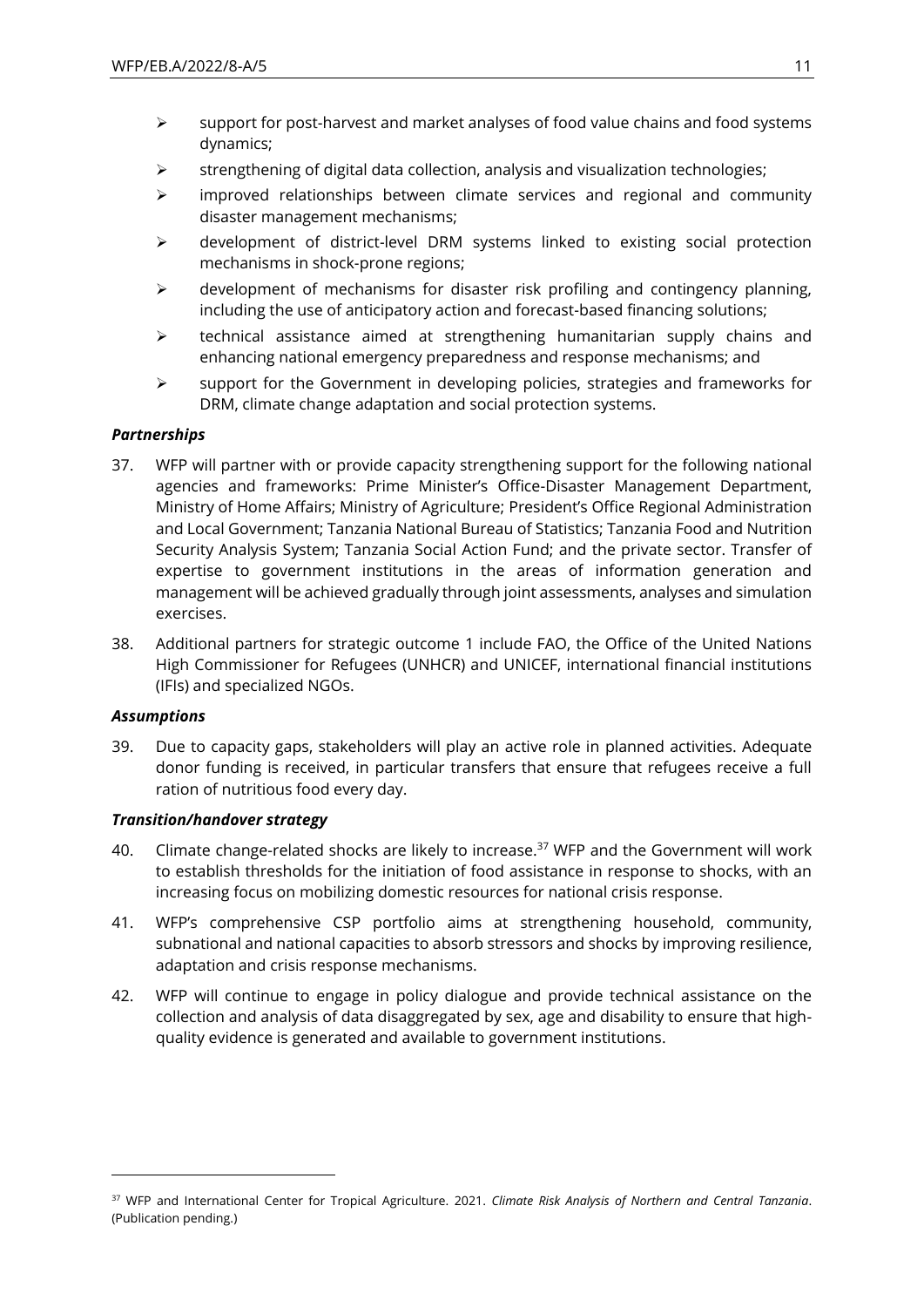### *Strategic outcome 2: Vulnerable populations in prioritized districts consume more diversified and nutrient-rich diets and have improved access to nutrition, health and education services that contribute to human capital development all year round*

43. Building on lessons learned from its first CSP for the United Republic of Tanzania, WFP will provide technical assistance and direct transfers that support NMNAP II in the strengthening of human capital through improved access to basic services, including nutrition, health and education services. Following on from the publication of national school feeding guidelines in early 2021, WFP will provide technical assistance to government institutions in the development of gender-transformative home-grown school feeding (HGSF) models and policies. This is expected to foster school attendance and retention among girls while increasing the average number of years of education they complete.

### *Focus area*

44. Strategic outcome 2 is focused on root causes. It contributes to the achievement of WFP Strategic Result 2 and SDG targets 2.2 and 5.1.

### *Alignment with national priorities*

- 45. NMNAP II (2021–2026): Women, men, children and adolescents in the United Republic of Tanzania are better nourished and living healthier and more productive lives.
- 46. UNSDCF (2022–2027) outcome 1: People in the United Republic of Tanzania, especially the most vulnerable, increasingly utilize quality gender transformative, inclusive and integrated basic education, reproductive maternal, newborn, child and adolescent health, AIDS, TB, malaria, nutrition, and protection services.

### *Expected outputs*

- 47. Strategic outcome 2 will be achieved through one output linked to activity 3 and one output linked to activity 4:
	- $\triangleright$  3.1 Targeted populations and communities are provided with gender-transformative nutrition services to increase the consumption of nutritious and fortified foods.
	- ➢ 4.1 Targeted communities, school-age children and local smallholder producers benefit from gender-transformative home-grown school feeding initiatives.

#### *Key activities*

*Activity 3: Provide food and/or cash-based transfers to vulnerable populations and technical assistance to strengthen national systems for the effective delivery of nutrition services, social and behaviour change communication and generation of demand for nutritious and fortified foods*

- 48. In coordination with activity 6, WFP will support the Government in the scale-up of nutrition services initiated under the previous CSP in order to address the triple burden of malnutrition in targeted districts. Malnourished and vulnerable people – in particular pregnant and lactating women and girls, adolescent girls and children under 5 – will be supported through nutrition services that include:
	- $\triangleright$  Direct transfers for the treatment of moderate acute malnutrition (MAM) using certified locally produced specialized foods and following guidelines on the integrated management of acute malnutrition to ensure a continuum of care and referral.
	- $\triangleright$  SBCC on the prevention of stunting and micronutrient deficiencies through the consumption of diverse and nutrient-rich foods; safe and hygienic household food handling, preparation and storage; addressing prevailing gender roles and norms in the procurement, preparation and intra-household distribution of food that exacerbate stunting and micronutrient deficiencies*;* and the production of diversified foods.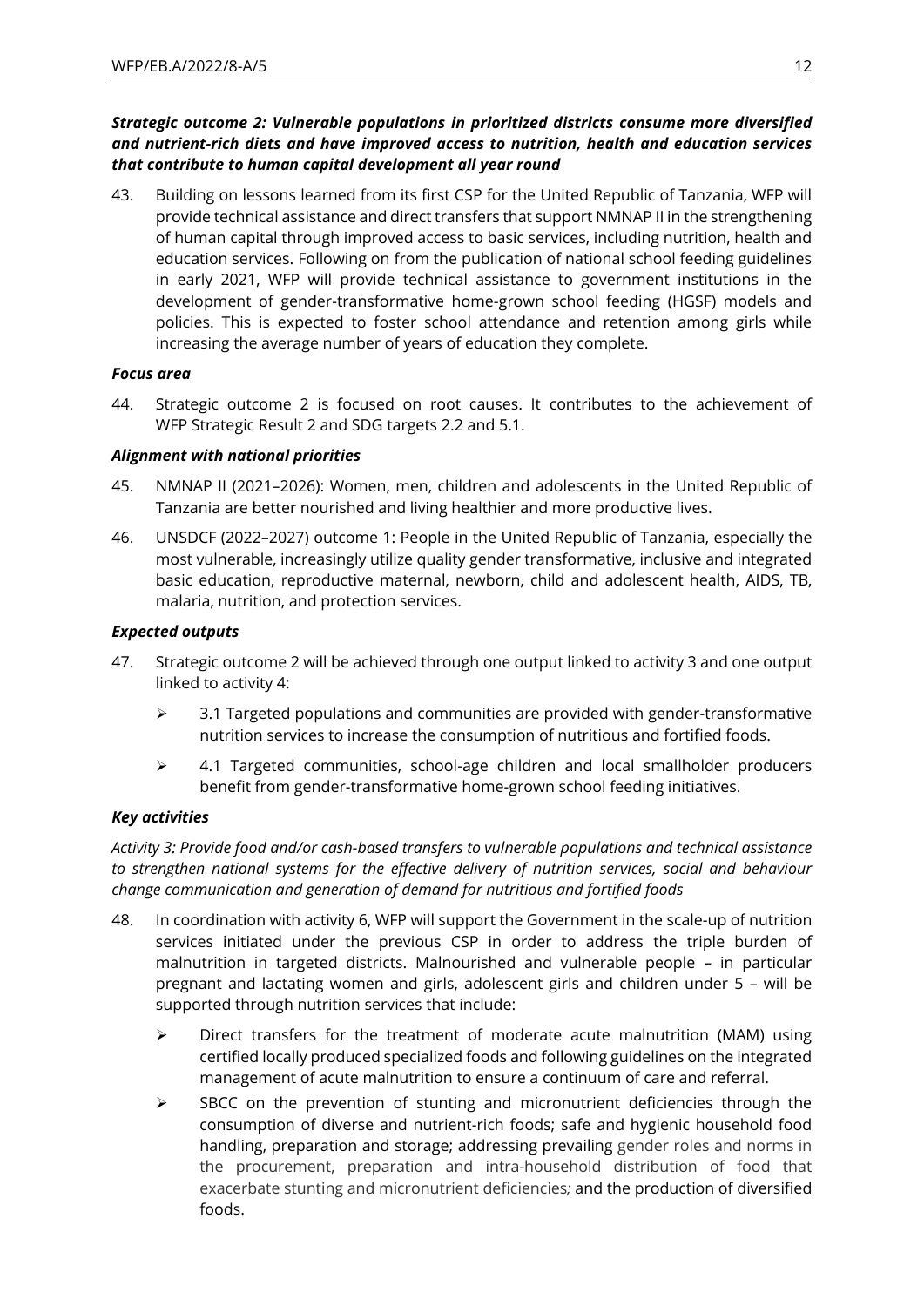- $\triangleright$  Nutrition assessments and counselling support for people living with HIV/AIDS.
- $\triangleright$  Economic empowerment of women, young people and people with disabilities through savings and income-generation schemes.
- ➢ Strengthening of norms that support gender equality and inclusivity.
- 49. Through coordination with activities 2, 4, 5 and 6, WFP will provide advocacy and technical assistance related to national systems, with a focus on:
	- $\triangleright$  Coordinating nutrition-sensitive sectors, developing nutrition information systems and enhancing the nutrition knowledge and skills of stakeholders.
	- ➢ Developing nutrition, fortification and gender-transformative policies, plans and guidelines.
	- $\triangleright$  Enhancing the prevention, planning and response capacity of stakeholders during emergencies and strengthening the role of nutrition in national social protection systems (including support related to activities 1 and 2).
	- ➢ Promoting the production, processing and consumption of locally-produced specialized complementary and fortified foods through SBCC directed at producers, retailers and consumers.

### *Activity 4: Provide policy-level advocacy and technical assistance to national systems for the rollout of the national school feeding guidelines and implementation of home-grown school feeding models in prioritized districts*

- 50. In order to create a platform for national policy dialogue, analysis and programming, WFP will provide technical assistance to the Ministry of Education, the Tanzania Food and Nutrition Centre and the President's Office, Regional Administration and Local Government related to the implementation of the national school feeding guidelines and the promotion of gender-transformative HGSF models in districts prioritized for activities 3 and 5. In line with the WFP school feeding strategy for 2020–2030 and the regional implementation plan, WFP will support:
	- ➢ The integration of school feeding indicators highlighted in the guidelines and the National Accelerated Action and Investment Agenda for Adolescent Health and Wellbeing into the newly developed NMNAP II.
	- ➢ The design, implementation, monitoring and evaluation of HGSF models linked to WFP smallholder activities in priority districts.
	- $\triangleright$  The establishment of fruit and vegetable gardens and nutrition clubs through coordination with activity 3.
	- ➢ The promotion of diverse and nutritious foods by local producer groups for the provision of school meals in coordination with activity 5.
	- ➢ High-level advocacy and sensitization on the development of school feeding interventions, including school health and nutrition education for adolescent girls.
	- $\triangleright$  South–South and triangular cooperation that enables agencies to learn from other countries and exchange knowledge on the implementation of HGSF programmes, leveraging experience and tools from WFP centres of excellence.
- 51. In addition, WFP will promote the use of schools as platforms for other complementary activities, including school health, hygiene and nutrition activities (reflected in activity 3).

### *Partnerships*

52. WFP will partner with the following national agencies and networks: President's Office Regional Administration and Local Government; Ministry of Education, Science and Technology; Ministry of Health, Community Development, Gender, Elders and Children; Ministry of Agriculture, Livestock and Fisheries; Tanzania Food and Nutrition Centre;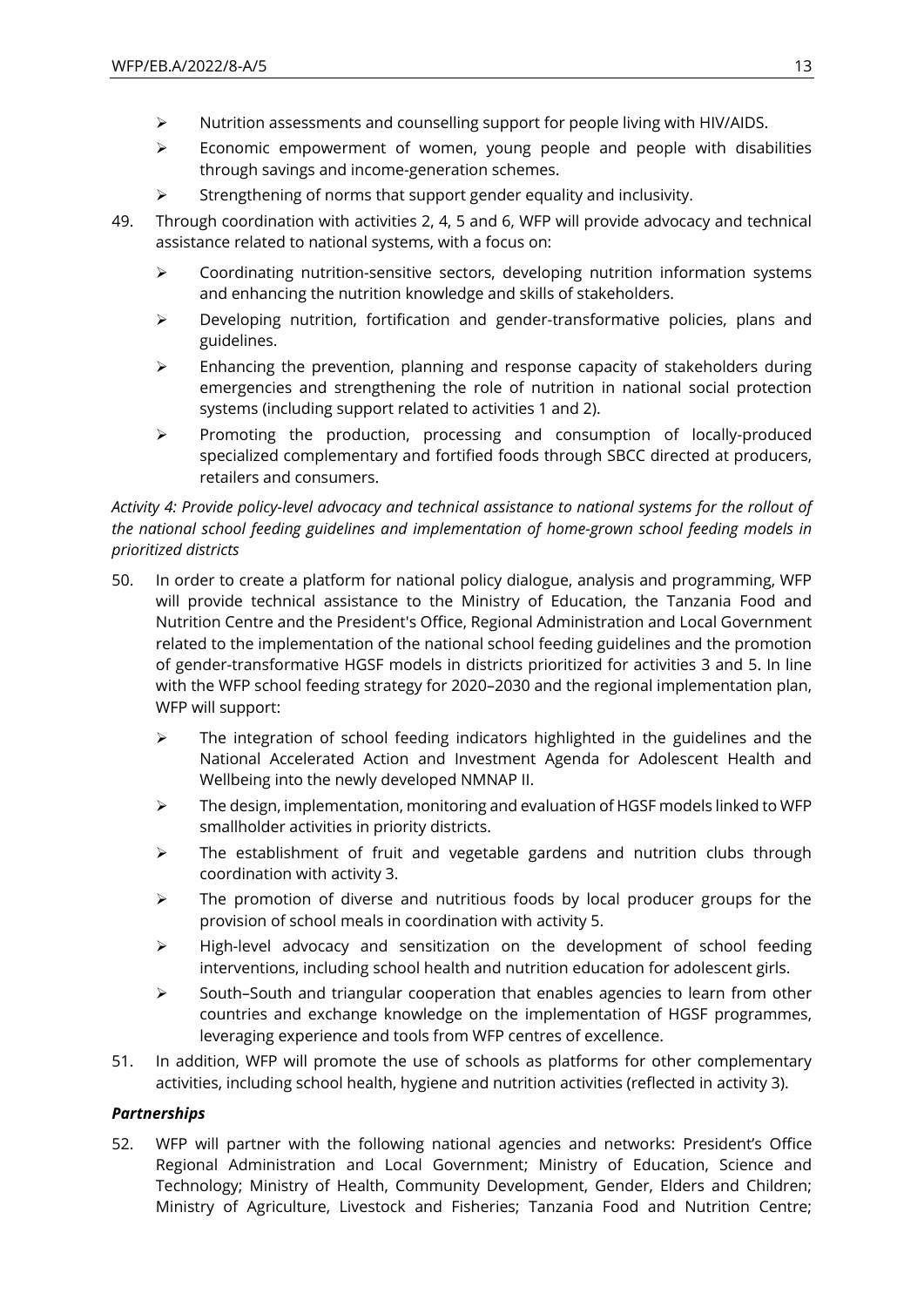Tanzania National Bureau of Statistics; Small Industries Development Organization; Medical Stores Department (MSD); Scaling Up Nutrition business network and National Food Fortification Alliance; and academic institutions. Transfer of expertise to government institutions in the areas of nutrition services and HGSF will be achieved through policy dialogue and joint implementation of CSP interventions.

53. Additional partners for strategic outcome 2 include FAO, the International Fund for Agricultural Development (IFAD), the United Nations Population Fund, UNICEF, the United Nations Entity for Gender Equality and the Empowerment of Women (UN-Women), the World Health Organization, IFIs, the Graça Machel Trust and specialized NGOs.

#### *Assumptions*

54. Government policies, regulations and budgets will support the provision of multisectoral nutrition services. Targeted communities participate fully in nutrition services and are willing to adopt good nutrition practices. Regulations on the availability, promotion and marketing of safe and nutritious foods are enforced and access to social safety nets that integrate nutrition services is improved. Adequate funding is received.

### *Transition/handover strategy*

- 55. For new activities under this CSP WFP will adopt a technical assistance role focused on developing a "proof of concept". WFP will document lessons learned through a robust monitoring and evaluation framework that will build an evidence and knowledge base for national actors.
- 56. The transition from WFP direct transfers to sustainable access to nutritious foods can be achieved by strengthening the food security and nutrition orientation of social protection mechanisms and private sector actors along the value chain. This is dependent on the extent to which the national health service will invest in the locally-produced complementary foods currently being developed with WFP support.

### *Strategic outcome 3: Populations in targeted districts achieve climate-resilient rural livelihoods and improved food security and nutrition through sustained smallholder access to markets, enhanced value chains and sustainable management of natural resources by 2030*

- 57. Under strategic outcome 3, WFP will scale up its assistance to smallholder farmers and aggregators, seeking to improve their post-harvest management practices and access to markets. WFP will support efforts to strengthen policy coherence with ASDP II and increase support for value chains for horticulture, livestock, fisheries and small-scale food processing in order to increase household income and the availability of nutritious foods, including through the promotion of cold-chain technologies. Due to lack of knowledge, limited access to technology and finance and time constraints related to domestic care work, most women involved in value chains are home-based food processors, market traders or part-time employees rather than business owners. WFP will assess such barriers as part of a capacity gap analysis conducted by the country office.
- 58. WFP will work to enhance the efficiency, cost-effectiveness and management practices of food supply chains, including aggregation, processing and food quality, safety and distribution. In addition, the production and marketing of affordable fortified and specialized nutritious food for MAM treatment will be expanded (under activity 3).
- 59. WFP will provide food assistance for assets and sustainable technology transfer to the most vulnerable rural populations with the aim of restoring, preserving and protecting natural resources essential for their livelihoods. Initiatives implemented in the refugee hosting communities will be integrated with and complementary to rural energy and nutrition services and humanitarian–development–peace nexus interventions outlined under strategic outcome 1.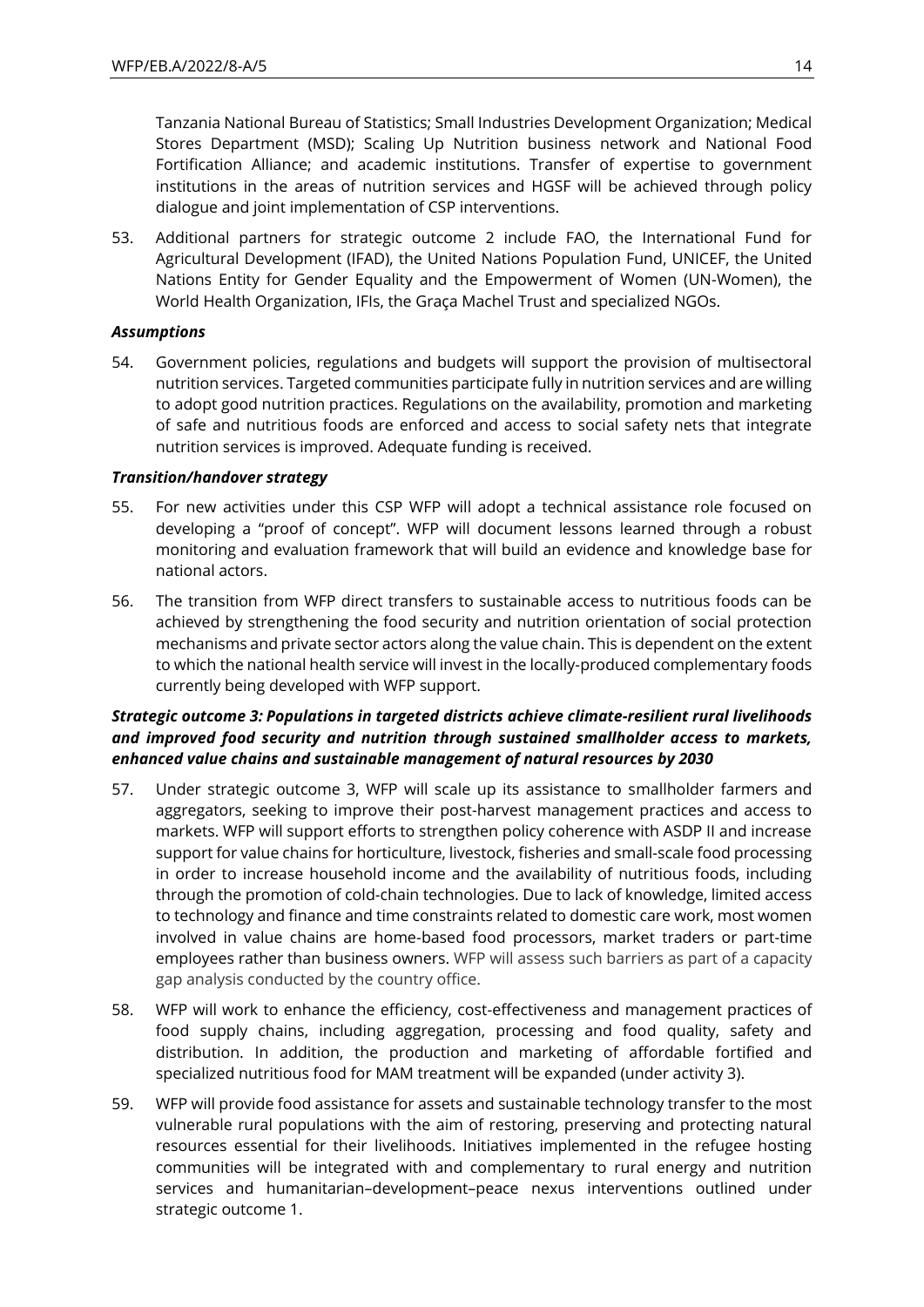### *Focus area*

60. Strategic outcome 3 is focused on resilience building. It contributes to the achievement of WFP Strategic Result 3 and SDG targets 2.3, 5.1, 14.2 and 15.3.

### *Alignment with national priorities*

- 61. FYDP III and ASDP II: increasing the competitiveness of value chains, improving access to technology and increasing the diversity and availability of nutritious foods; sustainable land and water management; and the promotion of green energy technologies and climate change adaptation.
- 62. UNSDCF (2022–2027) outcome 2: people in the United Republic of Tanzania working in micro, small and medium-sized enterprises and small-scale agriculture, especially the most vulnerable, achieve increased, more sustainable productivity and incomes with more equitable access to productive resources.

### *Expected outputs*

- 63. Strategic outcome 3 will be achieved through one output linked to activity 5, one output linked to activity 6 and one output linked to activity 7:
	- $\geq$  5.1 Targeted men and women smallholder producers benefit from livelihood transformation through improved post-harvest management technologies and more efficient value chains.
	- $\geq$  6.1 Targeted government and private sector supply chain actors benefit from improved capacities that increase the efficiency of market systems and the affordability of nutritious food.
	- ➢ 7.1 Targeted communities at risk of disasters and/or affected by environmental degradation benefit from innovative approaches that support climate change adaptation and improve the management of natural resources.

#### *Key activities*

*Activity 5: Provide technical assistance to support smallholder men and women producers to diversify livelihoods, reduce post-harvest loss and improve access to information, technologies and markets*

- 64. Smallholder farmers (women, men, young people and people with disabilities) in targeted districts will benefit from more efficient value chains through interventions that:
	- $\triangleright$  Improve the availability of livelihood transformation services and products, including links to suppliers of innovative post-harvest handling and storage technologies, sustainable energy sources for food processing and digital solutions.
	- $\triangleright$  Strengthen community-based producer groups and aggregators in order to facilitate collective access to input supply, food quality management and commodity marketing systems.
	- ➢ Provide technical support to unemployed young people for the establishment of commercially viable micro, small and medium-sized enterprises, with a focus on agricultural support services and food processing and marketing.
	- ➢ Increase access to household and community-level food storage.
	- $\triangleright$  Improve digital financial inclusion through support for savings and income-generation schemes and increased access to financial services, particularly for young people and women.
	- ➢ Promote digital mobile platforms that reduce transaction costs for smallholder producers.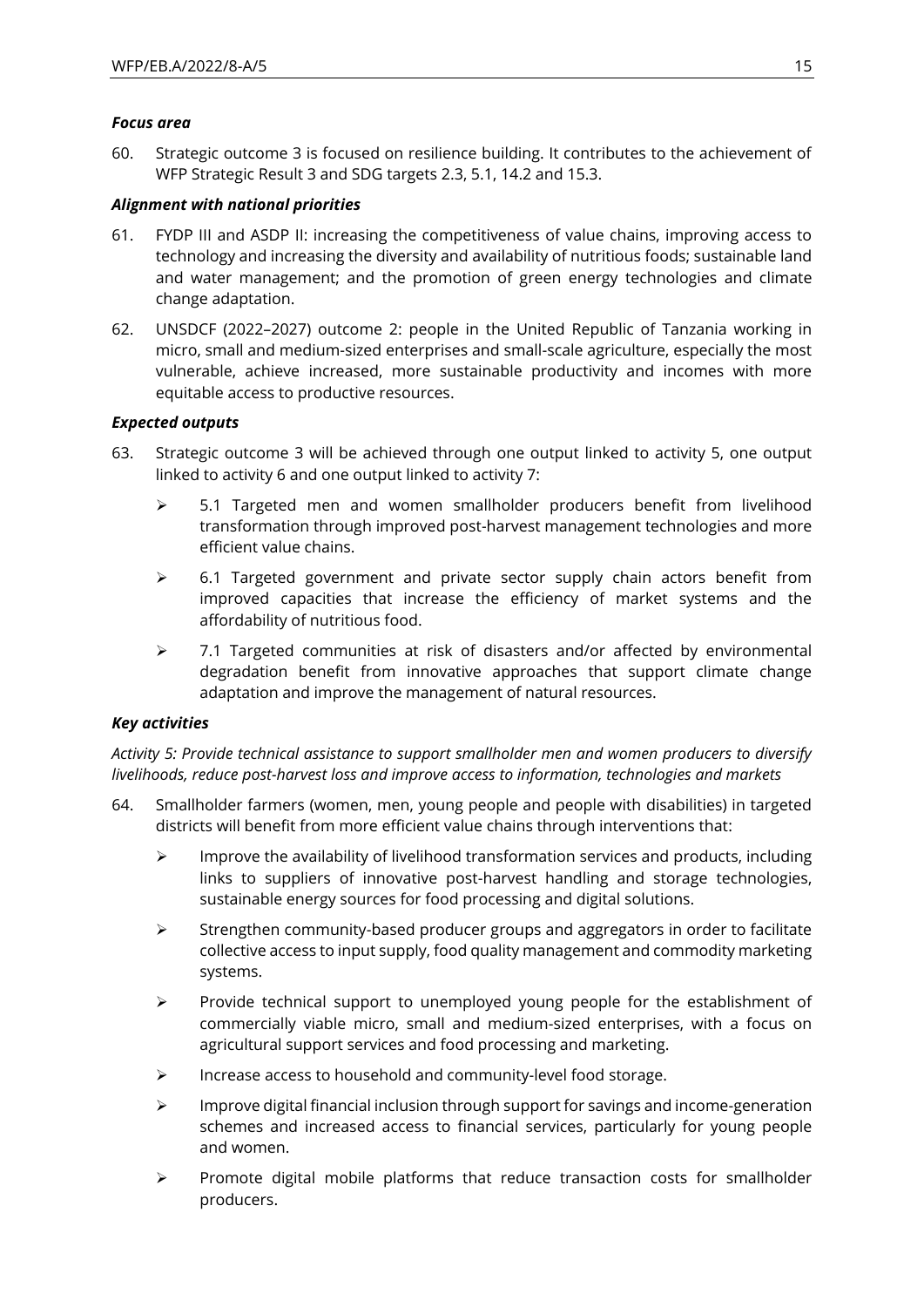*Activity 6: Provide capacity strengthening and technical assistance to improve the efficiency and quality control of food and nutrition value chain actors, including enhanced handling, storage, fortification, packaging and delivery practices*

- 65. In conjunction with activities 1, 3, 4 and 5 and in line with its local and regional food procurement policy, WFP will strengthen the capacity of public and private sector supply chain actors by:
	- ➢ Strengthening public–private partnerships in order to increase the local purchase of food from smallholders for regional humanitarian operations.
	- $\triangleright$  Improving the capacity of upstream private sector actors and government institutions to prevent commodity damage.
	- $\triangleright$  Increasing smallholder capacity to compete with public and private sector entities in domestic and export markets.
	- $\triangleright$  Strengthening the efficiency of food supply chain actors in commodity management, including handling, storage, packaging, transportation, cold-chain operation, commodity tracking and compliance with health and safety standards.
	- ➢ Expanding value addition for nutrition through support for selected small and medium-sized millers and other food processors in the fortification, processing and distribution of nutritious flours and food supplements currently being developed with the support of WFP.
	- $\triangleright$  Advocating policies and providing technical assistance with the aim of improving food technology and quality assurance systems, including food testing and training on adherence with quality standards.
- 66. Through the Global Commodity Management Facility, WFP will purchase food commodities in the United Republic of Tanzania for distribution to vulnerable populations affected by crisis in countries in eastern and southern Africa.

*Activity 7: Provide cash-based transfers to vulnerable communities and technical assistance to local*  institutions to support integrated resilience building that enables them to mitigate and prevent *environmental degradation and promote climate change adaptation*

- 67. WFP will seek to address the degradation of the United Republic of Tanzania's natural resources and its growing exposure to natural disasters. To support climate change adaptation and promote the resilience of the communities most at risk, including communities that host refugees and are supported under activity 1, WFP will work with national and subnational counterparts to promote community-based and gendertransformative approaches to DRR in areas at risk of natural disasters and environmental degradation.
- 68. Beneficiary households will be provided with inputs, cash transfers and training for the restoration and protection of degraded land, soils, water sources, forests, rangelands and mangroves. Using a participatory land-use planning and integrated watershed management approach, WFP will promote the creation of assets that improve access to irrigation water and sustainable energy. Community organizations will be further supported through SBCC that raises awareness of climate change; climate services; microinsurance products; and community-based practices related to DRR and natural resource management.

### *Partnerships*

69. WFP will partner with the following government agencies, parastatals and private sector organizations and companies: Prime Minister's Office-Disaster Management Department; Ministry of Agriculture, Livestock and Fisheries; local government authorities; National Food Reserve Agency; Cereals and Other Produce Board of Tanzania; Tanzania Railways Corporation; Tanzania Ports Authority; Marine Services Company Limited; Tanzania National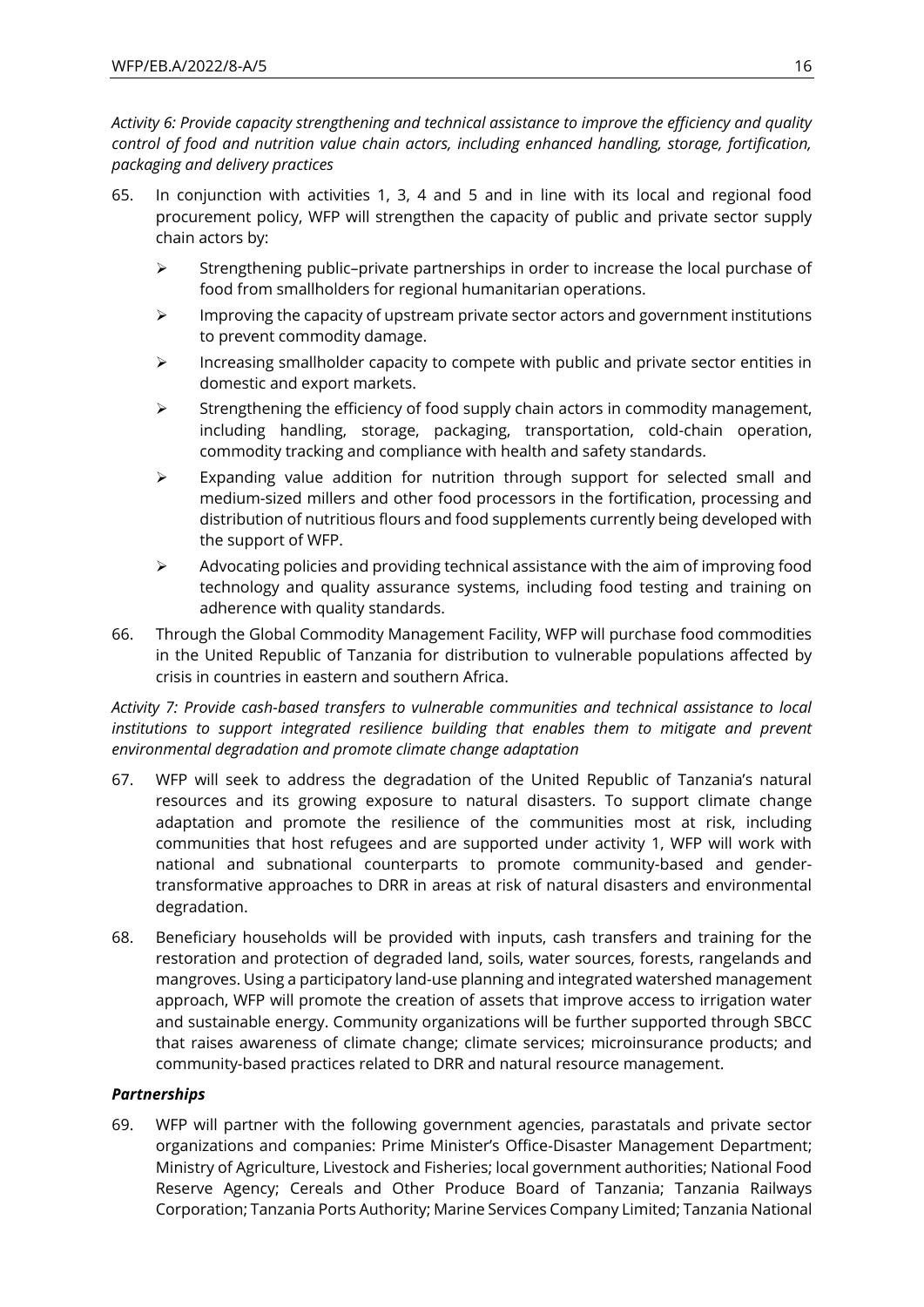Bureau of Statistics; Small Industries Development Organization; and MSD. Partners will include commercial food suppliers and processors and selected producer organizations, aggregators, warehouse operators, transporters and logistics operators. Coordinated programming will facilitate the transfer of expertise to government agencies, parastatals and private sector organizations in the areas of food value chain development and community-based DRR and natural resource management.

70. Additional partners related to strategic outcome 3 include FAO, IFAD, CGIAR, IFIs and specialized NGOs.

### *Assumptions*

71. Smallholders are willing to invest time, labour and money in planned activities. Stakeholders recognize capacity gaps and play an active role in institutional strengthening activities. Value and supply chain actors share marketing information in a transparent and timely manner. Sufficient funding is available.

#### *Transition/handover strategy*

- 72. WFP's approach to transition focuses on strengthening the capacity of national organizations concerned with value chain development, DRR and natural resource management through technical assistance that will be implemented in close coordination with government institutions, the private sector, local communities and programmes such as PSSN II. In order to maximize synergies and ensure transition, WFP will explore linkages between its asset creation activities for environmental restoration and the public works and livelihood enhancement activities (including under PSSN II) carried out under the Tanzania Social Action Fund.
- 73. Addressing gender inequalities and age- and disability-related vulnerabilities is key to ensuring that interventions have lasting effects on households and communities.

### *Strategic outcome 4: Government institutions and development partners in the United Republic of Tanzania have improved access to on-demand services and innovation platforms throughout the year*

#### *Focus area*

74. Strategic outcome 4 is focused on resilience building. It supports the achievement of WFP Strategic Result 8 and SDG targets 17.16 and 17.9.

#### *Alignment with national priorities*

- 75. FYDP III results: increased distribution and consumption of local nutritious food; and competitive value chain and commercialization strengthened.
- 76. UNSDCF (2022–2027) outcome 4: People in the United Republic of Tanzania, especially the most vulnerable, participate in and benefit from government institutions and systems that promote peace and justice, are gender responsive, inclusive, accountable and representative, and are compliant with international human rights norms and standards.

#### *Expected output*

- 77. Strategic outcome 4 will be achieved through one output:
	- ➢ 8.1 National and subnational institutions and humanitarian and development partners benefit from quality services and strengthened capacity for innovation.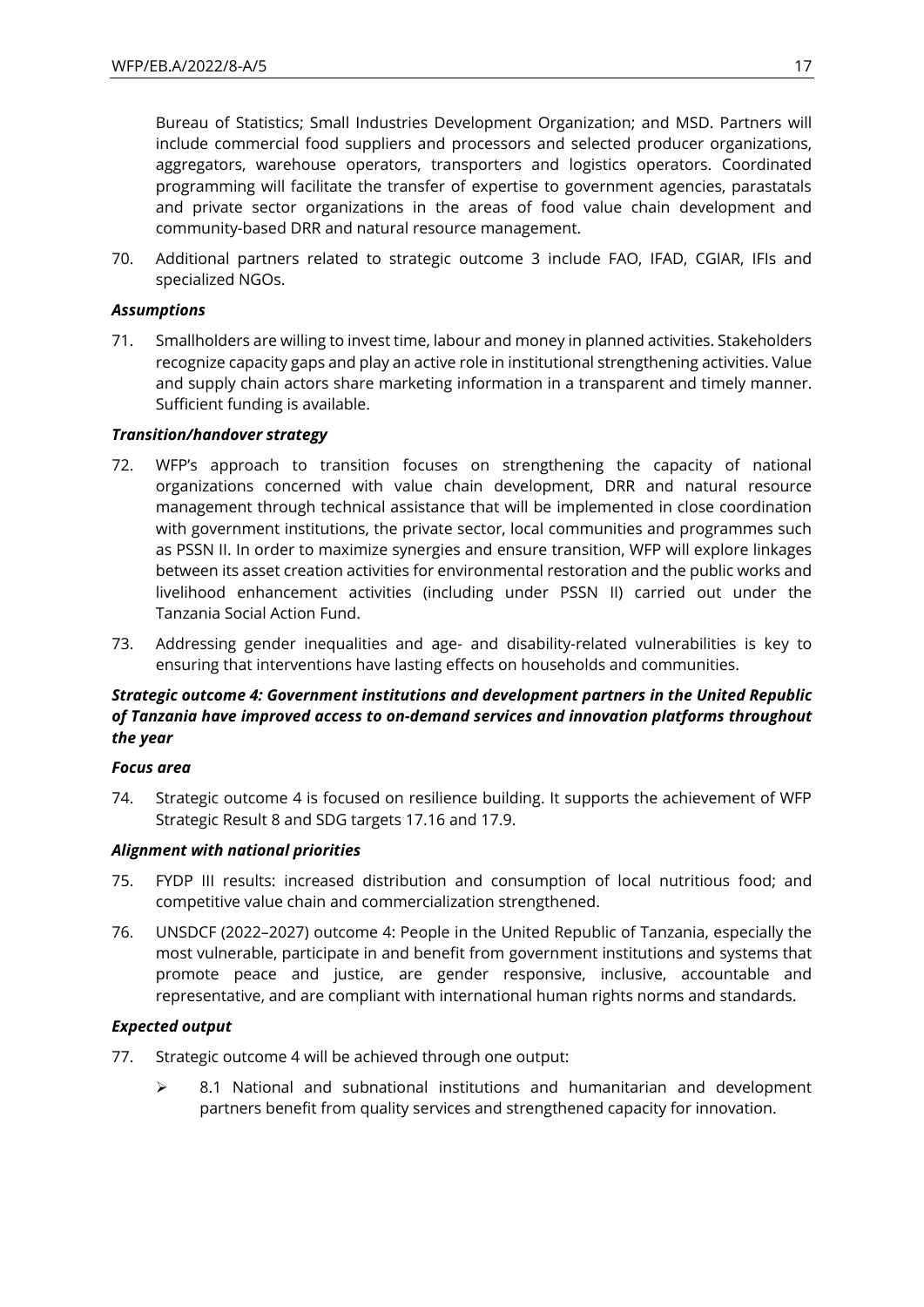### *Key activity*

*Activity 8: Provide on-demand services for innovation, supply chain and operations support to national government counterparts, development partners and the private sector*

- 78. WFP will provide partners with on-demand supply chain, information and communications technology (ICT) and innovation services that include:
	- $\triangleright$  ICT support for the formulation of digital strategies and increased capacities in government institutions and other partners through on-demand capacity augmentation, including provision of training, software solutions and equipment, and knowledge transfer in coordination with activity 2.
	- $\triangleright$  Service provision aimed at strengthening health sector supply chain systems, including the development of cold-chain systems in coordination with activity 6.
	- $\triangleright$  ICT technical support for the humanitarian community in the event of crisis through the emergency telecommunications cluster. WFP will also continue to lead and provide innovative ICT solutions for the common United Nations infrastructure.
	- ➢ Fleet management and common premises services to United Nations agencies. As a lead agency for fleet management and ICT services, WFP will continue to promote the use of the United Nations Booking Hub for efficient and effective management of the United Nations vehicle fleet.
	- ➢ Provision of a platform for inter-agency innovation services in collaboration with the private sector, civil society and academic institutions.
	- ➢ Provision of a platform to the "Farm to Market Alliance", which links small-scale farmers (women, men, young people and people with disabilities) from high production areas to retail input networks and to market demand from private sector actors. This will be done in close collaboration with activity 5 under strategic outcome 3.

#### *Partnerships*

- 79. WFP will partner with the following government agencies, private sector organizations and development partners: Prime Minister's Office-Disaster Management Department, National Food Reserve Agency, Cereals and Other Produce Board of Tanzania, Tanzania Railways Corporation, Tanzania Ports Authority, Marine Services Company Limited, MSD, warehouse operators, transporters and logistics operators. Through coordinated capacity strengthening activities, WFP will support the continuous transfer of expertise to government agencies, private sector organizations and development partners in the areas of ICT technical support and supply chain systems.
- 80. Additional partners for activities under strategic outcome 4 include the United Nations Department of Safety and Security, UNICEF, UNHCR, NGOs and the Farm to Market Alliance.

#### *Assumptions*

81. National partners engage in the technical and support services proposed and play an active role in the planned transition and handover. Leaders understand how digitalization can leverage data for decision making.

#### *Transition/handover strategy*

82. WFP's provision of innovation services to government institutions will help strengthen national systems, policies and programmes. WFP will support government institutions, parastatals, private sector organizations and producer groups in developing ICT and data management technologies that build a sustainable digital ecosystem that is locally owned and operated.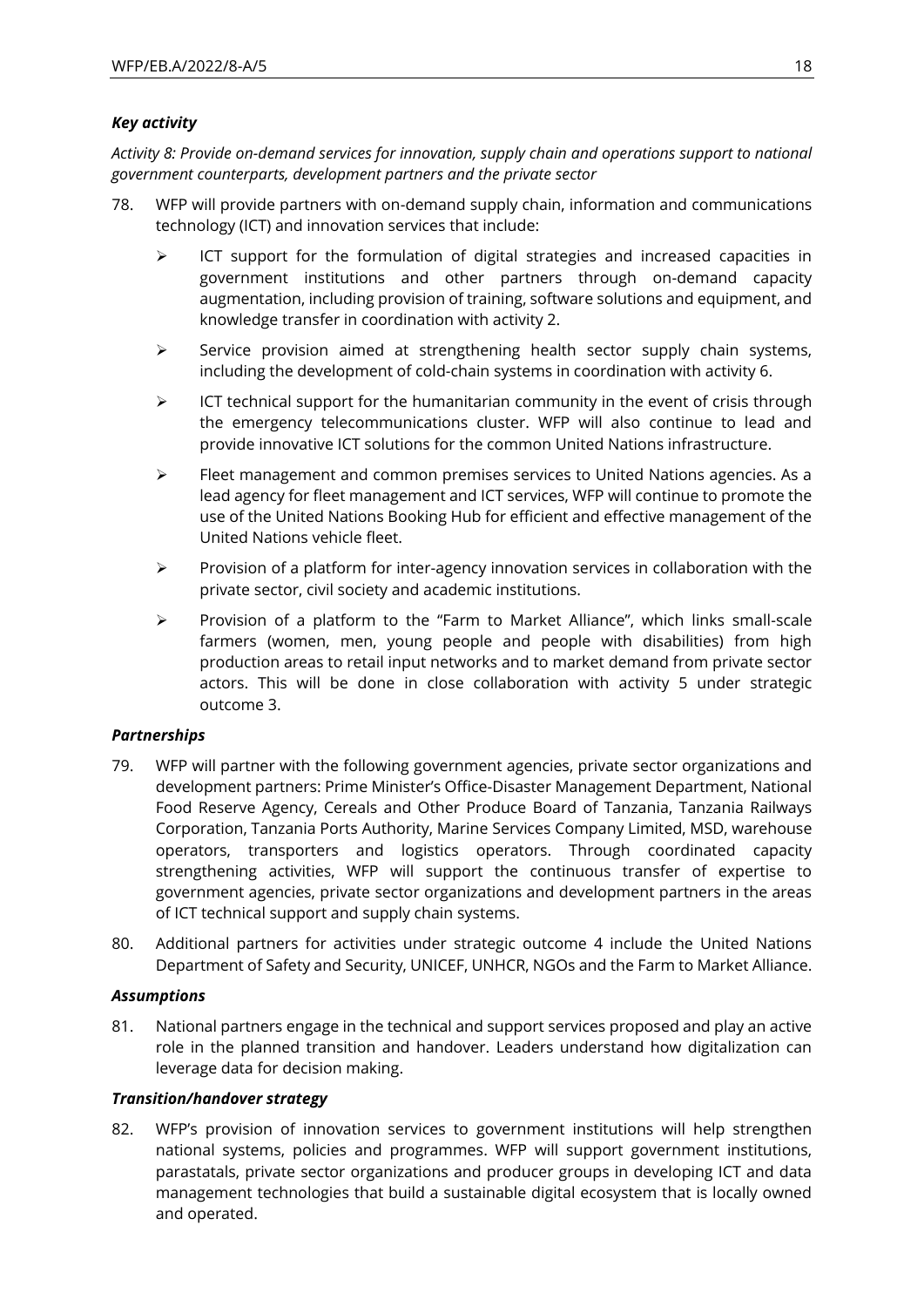### **4. Implementation arrangements**

### **4.1. Beneficiary analysis**

- 83. Over its five-year duration, the CSP will target over 1 million people, including 181,000 under crisis response (activity 1), 320,000 under initiatives that address root causes (activity 3) and over 500,000 under initiatives aimed at improving resilience (activities 5 and 7). Of these targeted beneficiaries, 66 percent are women and girls, reflecting the importance of addressing their specific nutritional needs. With voluntary repatriation expected to continue, WFP's refugee operations are expected to decrease over the duration of this CSP.
- 84. WFP will undertake community-based participatory planning that ensures that women and men are equitably involved in the design and implementation of activities. Procedures for identifying and mitigating protection issues include flexible transfer modalities, safe and accessible community feedback mechanisms, consultations with diverse stakeholders and safe distribution principles.
- 85. WFP will strengthen its accountability to affected populations through the provision of accurate, timely and accessible information and the establishment of a complaint and feedback mechanism co-developed with affected populations and based on a hotline system and data processing utilizing SugarCRM software. Vulnerable groups will be identified and targeted through awareness raising campaigns, participatory needs assessments and monitoring and evaluation mechanisms.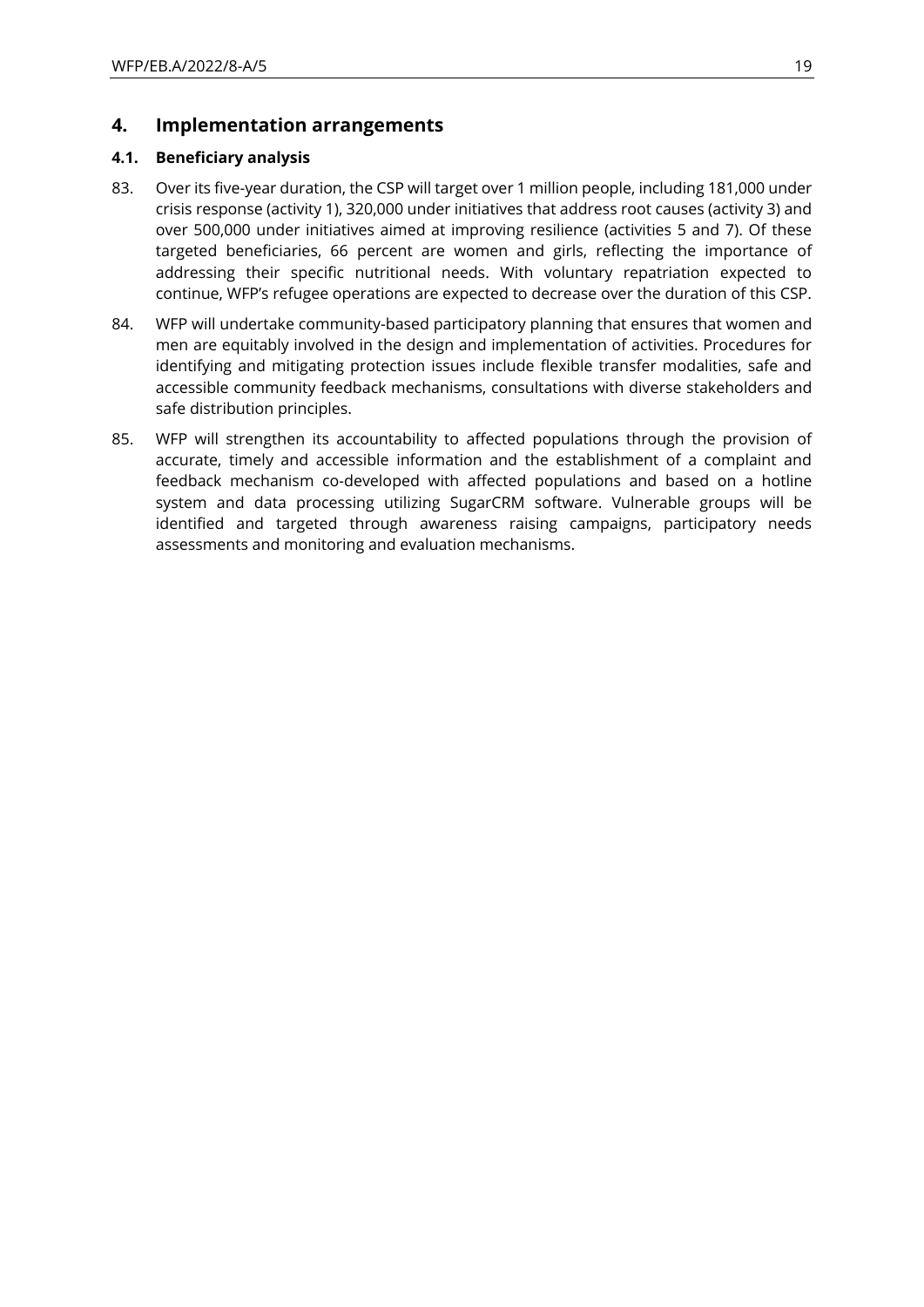|                             |        |                 | TABLE 1: BENEFICIARIES BY STRATEGIC OUTCOME, OUTPUT AND ACTIVITY (2022-2027) |                  |                  |                  |                  |                  |                  |              |
|-----------------------------|--------|-----------------|------------------------------------------------------------------------------|------------------|------------------|------------------|------------------|------------------|------------------|--------------|
| <b>Strategic</b><br>outcome | Output | <b>Activity</b> | <b>Beneficiary</b><br>group                                                  | Year 1<br>(2022) | Year 2<br>(2023) | Year 3<br>(2024) | Year 4<br>(2025) | Year 5<br>(2026) | Year 6<br>(2027) | <b>Total</b> |
| 1                           | 1.1.   | $\mathbf{1}$    | Girls                                                                        | 51 1 63          | 44 4 34          | 30 5 68          | 30 4 67          | 31 593           | 32 174           | 51 163       |
|                             |        |                 | Boys                                                                         | 49 571           | 43 056           | 29 632           | 29 5 34          | 30 624           | 31 187           | 49 571       |
|                             |        |                 | Women                                                                        | 41 259           | 35 863           | 24 741           | 24 6 58          | 25 5 6 2         | 26 0 29          | 41 259       |
|                             |        |                 | Men                                                                          | 39 167           | 34 0 32          | 23 4 49          | 23 371           | 24 2 31          | 24 6 75          | 39 167       |
|                             |        |                 | <b>Total</b>                                                                 | 181 160          | 157 385          | 108 390          | 108 030          | 112 010          | 114 065          | 181 160      |
| $\overline{2}$              | 3.1.   | 3               | Girls                                                                        | 11 910           | 11 910           | 11910            | 11910            | 11 910           | 11910            | 71 460       |
|                             |        |                 | Boys                                                                         | 11 442           | 11 442           | 11 442           | 11 442           | 11 442           | 11 442           | 68 652       |
|                             |        |                 | Women                                                                        | 29 959           | 29 959           | 29 9 59          | 29 9 59          | 29 959           | 29 9 59          | 179 754      |
|                             |        |                 | Men                                                                          | $\mathbf 0$      | $\overline{0}$   | $\mathbf 0$      | $\mathsf{O}$     | $\mathbf 0$      | $\mathbf 0$      | $\mathbf 0$  |
|                             |        |                 | <b>Total</b>                                                                 | 53 311           | 53 311           | 53 311           | 53 311           | 53 311           | 53 311           | 319 866      |
| 3                           | 5.1    | 5               | Men                                                                          | 47 500           | 52 500           | 95 000           | 160 000          | 200 000          | 202 500          | 202 500      |
|                             |        |                 | Women                                                                        | 47 500           | 52 500           | 95 000           | 160 000          | 200 000          | 202 500          | 202 500      |
|                             |        |                 | <b>Total</b>                                                                 | 95 000           | 105 000          | 190 000          | 320 000          | 400 000          | 405 000          | 405 000      |
|                             | 7.3.   | $\overline{7}$  | Girls                                                                        | 6810             | 27 240           | 27 240           | 27 240           | 27 240           | 13 6 20          | 27 240       |
|                             |        |                 | Boys                                                                         | 6682             | 26 730           | 26 730           | 26 730           | 26 730           | 13 3 65          | 26 730       |
|                             |        |                 | Women                                                                        | 6015             | 24 060           | 24 060           | 24 060           | 24 060           | 12 0 30          | 24 060       |
|                             |        |                 | Men                                                                          | 5 4 9 3          | 21 970           | 21 970           | 21 970           | 21 970           | 10 985           | 21 970       |
|                             |        |                 | <b>Total</b>                                                                 | 25 000           | 100 000          | 100 000          | 100 000          | 100 000          | 50 000           | 100 000      |
| <b>Total</b>                |        |                 | 354 471                                                                      | 415 696          | 451701           | 581 341          | 665 321          | 622 376          | 1 006 026        |              |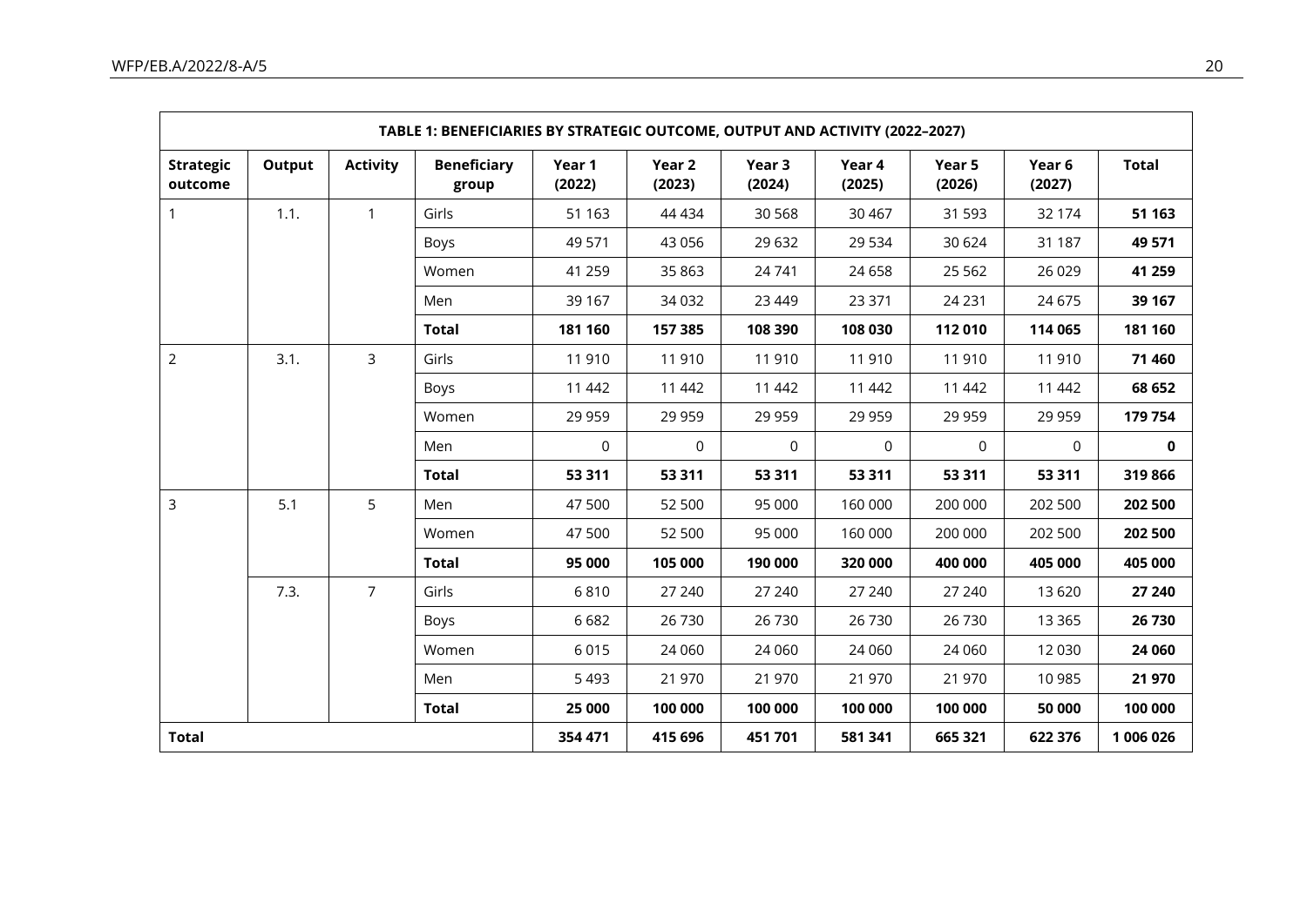### **4.2. Transfers**

- 86. Transfer modalities will be chosen on the basis of equity, economy, efficiency and effectiveness. WFP will conduct multisectoral assessments covering markets, financial sectors, information technology, gender, protection, beneficiary preferences, local government viewpoints and impact on local economies. WFP will also review geographical access, service provider infrastructure, donor contributions and government priorities.
- 87. Through activity 1, WFP will provide in-kind assistance for refugees in camps and CBTs for vulnerable Tanzanians affected by crises. Under activity 3, WFP will initially provide food-based transfers for children under 5 suffering from MAM and then shift to commodity vouchers aimed at generating market demand for locally-produced nutritious foods (supported by activities 5 and 6). Value vouchers will be distributed to pregnant and lactating women and girls to promote consumption of a diversified diet of locally available nutritious foods to prevent malnutrition. Activity 7 will also entail CBTs linked to asset creation projects.
- 88. Food rations distributed under activity 1 will provide the minimum daily energy requirement of 2,100 kcal per person per day and will include locally produced and fortified maize meal, beans, split peas, Super Cereal, fortified vegetable oil and iodized salt. Inside the refugee camps, patients in health centres and women and children being treated for MAM, HIV/AIDS and tuberculosis and requiring stunting prevention will receive supplementary rations of fortified corn-soya blend (CSB+).
- 89. Under activity 3, WFP will initially distribute imported fortified blended foods (e.g. CSB+) to children under 5 for the treatment of MAM until the national food industry is fully compliant with national standards, the distribution network for such foods is capable of reaching those populations most in need and vouchers for nutritious foods have been developed.
- 90. CBT values for activities 1, 3 and 7 will be calculated on the basis of a typical food basket that meets beneficiary preferences and nutritional needs at local market prices. WFP will explore opportunities to use government social assistance payment systems for CBTs in order to avoid duplication and ensure cost efficiency.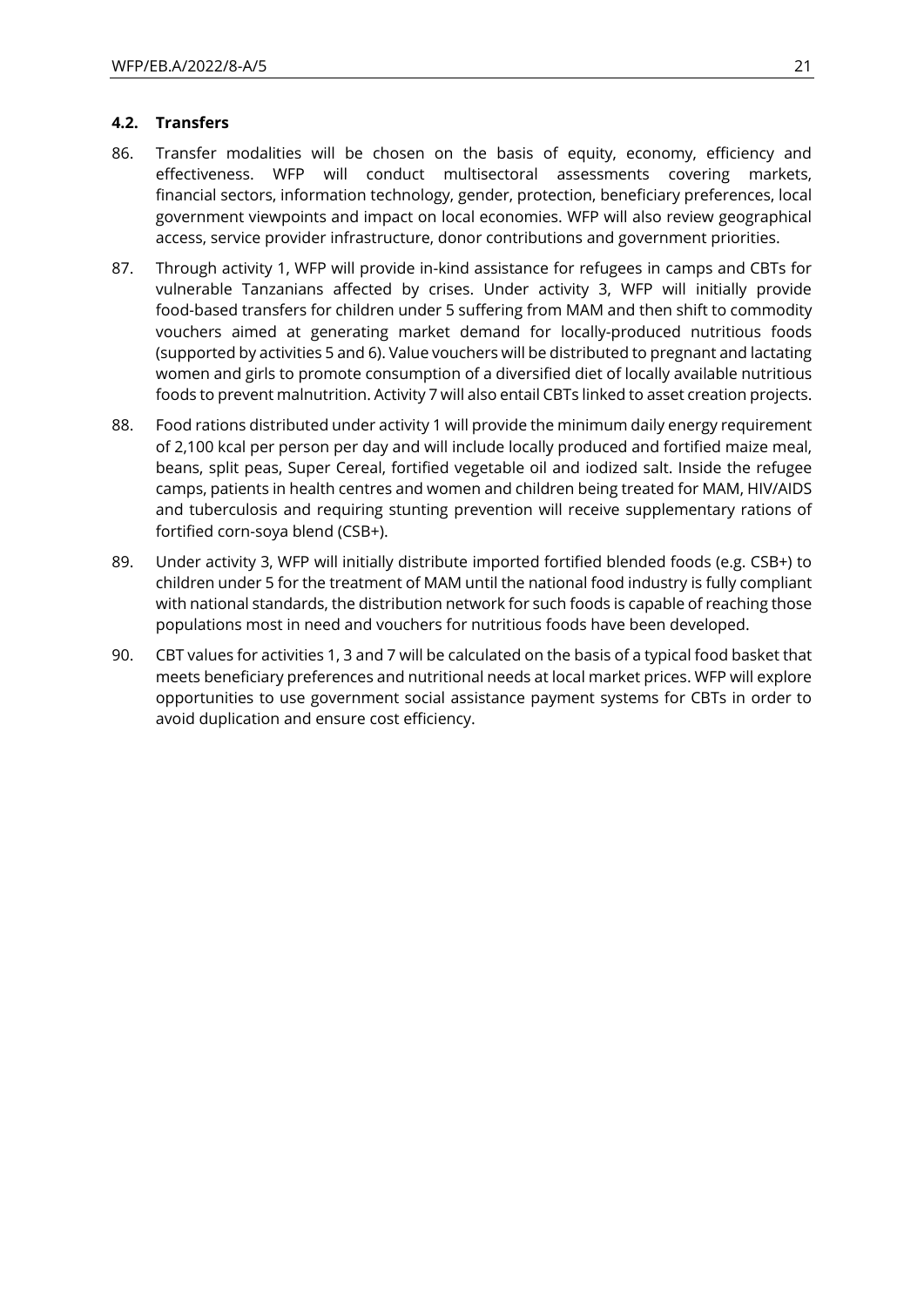- r

|                                          |                                 |            | TABLE 2: FOOD RATION (g/person/day) AND CASH-BASED TRANSFER VALUE (USD/person/day) BY STRATEGIC OUTCOME AND ACTIVITY |                                                    |                    |                    |                            |             |             |             |             |                                                           |             |
|------------------------------------------|---------------------------------|------------|----------------------------------------------------------------------------------------------------------------------|----------------------------------------------------|--------------------|--------------------|----------------------------|-------------|-------------|-------------|-------------|-----------------------------------------------------------|-------------|
|                                          |                                 |            |                                                                                                                      |                                                    |                    |                    | <b>Strategic outcome 1</b> |             |             |             |             |                                                           |             |
|                                          |                                 |            |                                                                                                                      |                                                    |                    |                    | <b>Activity 1</b>          |             |             |             |             |                                                           |             |
|                                          |                                 |            |                                                                                                                      | <b>Stunting prevention</b>                         |                    | <b>MAM</b>         | <b>MND</b>                 |             |             |             |             | General food distribution - crisis response (non-refugee) |             |
| <b>Beneficiary type</b>                  | General<br>food<br>distribution | <b>IPD</b> | <b>Malnourished</b><br>HIV/<br>tuberculosis                                                                          | Pregnant<br>and<br>lactating<br>women<br>and girls | $6 - 23$<br>months | $6 - 59$<br>months | $24 - 59$<br>months        | 2022        | 2023        | 2024        | 2025        | 2026                                                      | 2027        |
| <b>Modality</b>                          | Food                            | Food       | Food                                                                                                                 | Food                                               | Food               | Food               | Food                       | <b>CBTs</b> | <b>CBTs</b> | <b>CBTs</b> | <b>CBTs</b> | <b>CBTs</b>                                               | <b>CBTs</b> |
| Cereals                                  | 380*                            | 200        |                                                                                                                      |                                                    |                    |                    |                            |             |             |             |             |                                                           |             |
| Pulses                                   | 120                             | 100        |                                                                                                                      |                                                    |                    |                    |                            |             |             |             |             |                                                           |             |
| Oil                                      | 20                              | 20         |                                                                                                                      |                                                    |                    |                    |                            |             |             |             |             |                                                           |             |
| Salt                                     | 5                               | 5          |                                                                                                                      |                                                    |                    |                    |                            |             |             |             |             |                                                           |             |
| Super Cereal with<br>sugar               | 50                              | 200        |                                                                                                                      | 150                                                |                    |                    |                            |             |             |             |             |                                                           |             |
| Super Cereal                             |                                 |            | 200                                                                                                                  |                                                    |                    |                    |                            |             |             |             |             |                                                           |             |
| <b>Super Cereal Plus</b>                 |                                 |            |                                                                                                                      |                                                    | 100                | 200                |                            |             |             |             |             |                                                           |             |
| Micronutrient powder                     |                                 |            |                                                                                                                      |                                                    |                    |                    | 0.5                        |             |             |             |             |                                                           |             |
| Total kcal/day                           | 2 1 6 6                         | 2011       | 752                                                                                                                  |                                                    |                    |                    |                            |             |             |             |             |                                                           |             |
| % kcal from protein                      | 12.3                            | 13.4       |                                                                                                                      |                                                    |                    |                    |                            |             |             |             |             |                                                           |             |
| Cash-based transfers<br>(USD/person/day) |                                 |            |                                                                                                                      |                                                    |                    |                    |                            | 0.424       | 0.445       | 0.467       | 0.491       | 0.515                                                     | 0.541       |
| Number of feeding<br>days per year       | 365                             | 365        | 365                                                                                                                  | 365                                                | 365                | 365                | 365                        | 120         | 120         | 120         | 120         | 120                                                       | 120         |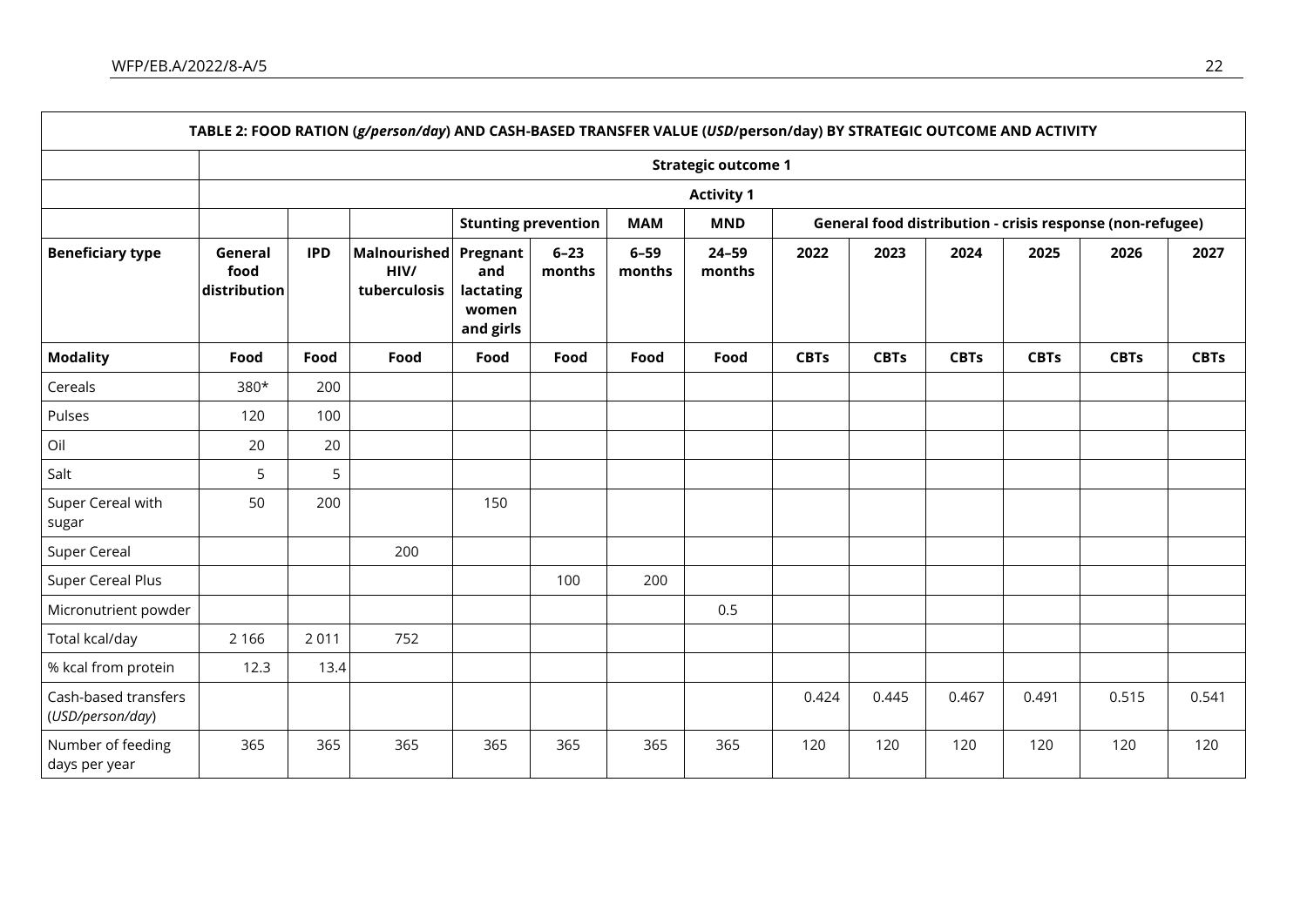|                                    |                                        |       |       |                                                           |       |                            |               |             |       | TABLE 2: FOOD RATION (g/person/day) AND CASH-BASED TRANSFER VALUE (USD/person/day) BY STRATEGIC OUTCOME AND ACTIVITY |             |                                                      |             |                            |             |             |
|------------------------------------|----------------------------------------|-------|-------|-----------------------------------------------------------|-------|----------------------------|---------------|-------------|-------|----------------------------------------------------------------------------------------------------------------------|-------------|------------------------------------------------------|-------------|----------------------------|-------------|-------------|
|                                    |                                        |       |       |                                                           |       | <b>Strategic outcome 2</b> |               |             |       |                                                                                                                      |             |                                                      |             | <b>Strategic outcome 3</b> |             |             |
|                                    | <b>Activity 3</b><br><b>Activity 7</b> |       |       |                                                           |       |                            |               |             |       |                                                                                                                      |             |                                                      |             |                            |             |             |
| <b>Beneficiary type</b>            |                                        |       |       | Pregnant and lactating women and girls                    |       |                            |               | 6-59 months |       |                                                                                                                      |             | Food assistance for assets (cash for asset creation) |             |                            |             |             |
|                                    | 2022                                   | 2023  | 2024  | 2025                                                      | 2026  | 2027                       | 2022-<br>2024 | 2025        | 2026  | 2027                                                                                                                 | 2022        | 2023                                                 | 2024        | 2025                       | 2026        | 2027        |
| <b>Modality</b>                    |                                        |       |       | Voucher   Voucher   Voucher   Voucher   Voucher   Voucher |       |                            | Food          |             |       | Voucher Voucher Voucher                                                                                              | <b>CBTs</b> | <b>CBTs</b>                                          | <b>CBTs</b> | <b>CBTs</b>                | <b>CBTs</b> | <b>CBTs</b> |
| Cereals                            |                                        |       |       |                                                           |       |                            |               |             |       |                                                                                                                      |             |                                                      |             |                            |             |             |
| Pulses                             |                                        |       |       |                                                           |       |                            |               |             |       |                                                                                                                      |             |                                                      |             |                            |             |             |
| Oil                                |                                        |       |       |                                                           |       |                            |               |             |       |                                                                                                                      |             |                                                      |             |                            |             |             |
| Salt                               |                                        |       |       |                                                           |       |                            |               |             |       |                                                                                                                      |             |                                                      |             |                            |             |             |
| Super Cereal with<br>sugar         |                                        |       |       |                                                           |       |                            |               |             |       |                                                                                                                      |             |                                                      |             |                            |             |             |
| Super Cereal                       |                                        |       |       |                                                           |       |                            |               |             |       |                                                                                                                      |             |                                                      |             |                            |             |             |
| Super Cereal Plus                  |                                        |       |       |                                                           |       |                            | 200           |             |       |                                                                                                                      |             |                                                      |             |                            |             |             |
| Micronutrient powder               |                                        |       |       |                                                           |       |                            |               |             |       |                                                                                                                      |             |                                                      |             |                            |             |             |
| Total kcal/day                     |                                        |       |       |                                                           |       |                            |               |             |       |                                                                                                                      |             |                                                      |             |                            |             |             |
| % kcal from protein                |                                        |       |       |                                                           |       |                            |               |             |       |                                                                                                                      |             |                                                      |             |                            |             |             |
| CBTs (USD/person/day)              | 0.108                                  | 0.114 | 0.119 | 0.125                                                     | 0.132 | 0.138                      |               | 0.125       | 0.132 | 0.138                                                                                                                | 0.289       | 0.303                                                | 0.318       | 0.334                      | 0.351       | 0.368       |
| Number of feeding<br>days per year | 183                                    | 365   | 365   | 365                                                       | 365   | 183                        | 365           | 365         | 365   | 183                                                                                                                  | 60          | 120                                                  | 120         | 120                        | 120         | 60          |

\* 400g of maize are required pre-milling to yield the net maize meal value of 380g included in the beneficiary ration. *Abbreviations*: IPD = in-patient distribution; MND = micronutrient deficiency disease.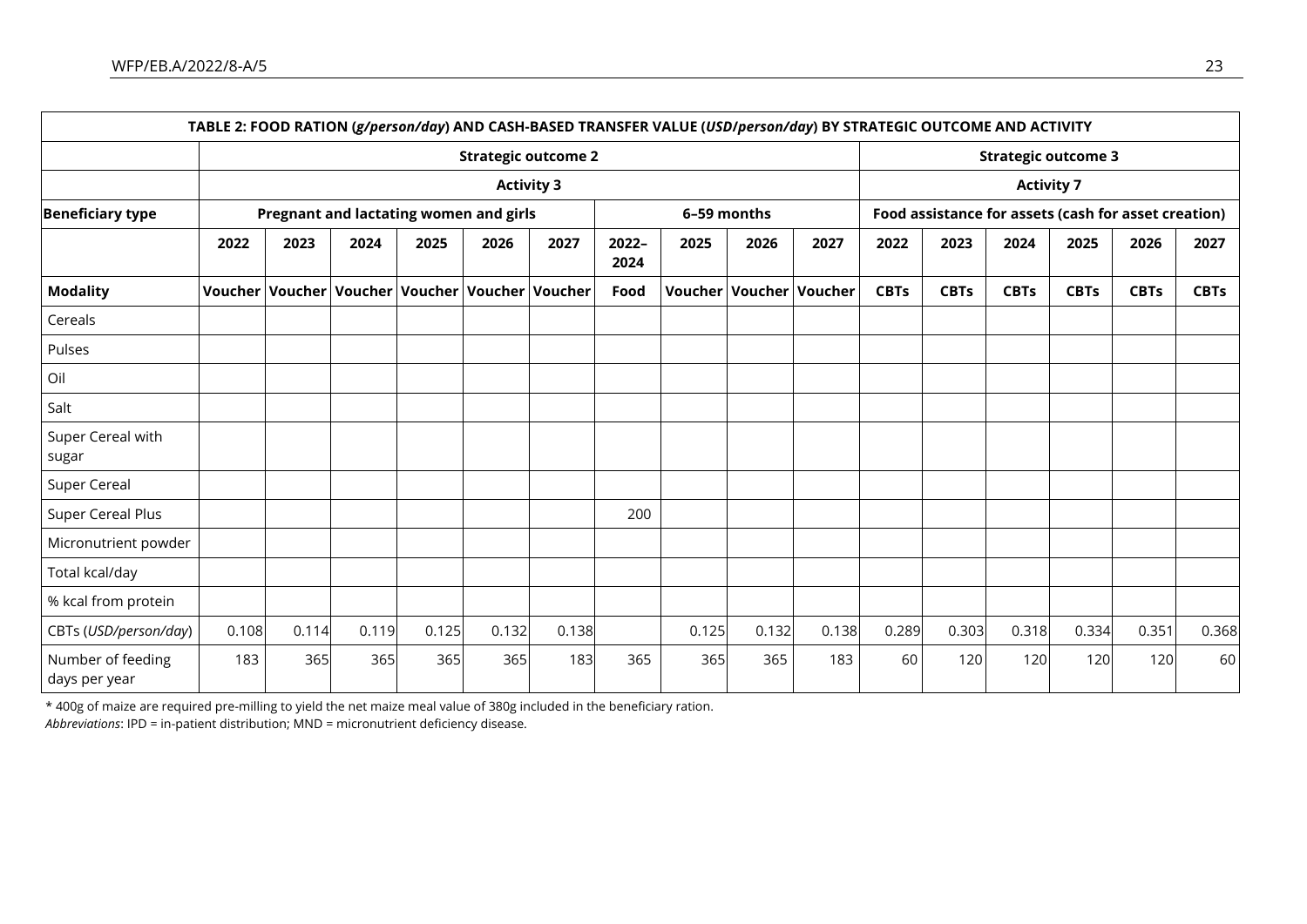| <b>TABLE 3: TOTAL FOOD AND CASH-BASED TRANSFER REQUIREMENTS</b><br><b>AND VALUES</b> |            |             |  |  |  |
|--------------------------------------------------------------------------------------|------------|-------------|--|--|--|
| Food type/cash-based transfer                                                        | Total (mt) | Total (USD) |  |  |  |
| Cereals                                                                              | 80 016     | 35 304 207  |  |  |  |
| <b>Pulses</b>                                                                        | 24 018     | 13 265 020  |  |  |  |
| Oil and fats                                                                         | 4 0 0 4    | 3 599 719   |  |  |  |
| Mixed and blended foods                                                              | 18 975     | 20 879 168  |  |  |  |
| Other                                                                                | 1 0 1 4    | 402 876     |  |  |  |
| Total (food)                                                                         | 128 027    | 73 450 990  |  |  |  |
| Cash-based transfers                                                                 |            | 30 187 240  |  |  |  |
| Total (food and cash-based transfer value)                                           | 128 027    | 103 638 230 |  |  |  |

### **4.3. Country office capacity and profile**

- 91. This CSP positions the country office as a credible partner to support the Government and its development partners in their efforts to achieve the SDGs, in particular SDGs 2 and 17. The budget is informed by a needs analysis that covers sub-offices, staff profiling, training needs, technical development and information technology.
- 92. Given the introduction of new activities (e.g. activities 2, 4 and 7), this CSP allocates resources for staff training and increases the number of national staff in senior roles, including a gender and youth specialist, with the potential to embed staff in government agencies.

#### **4.4. Partnerships**

- 93. WFP will support achievement of the country's national food and nutrition security priorities through partnerships with government institutions, United Nations entities, IFIs, donors and NGO networks (see section 3.2), as well as by providing cross-sectoral and complementary activities that maximize opportunities to improve national food systems. The country office will partner with the other Rome-based agencies in order to jointly implement and foster complementarity of interventions in support of the Government's food systems agenda.
- 94. WFP will engage with the public and private sectors to leverage expertise and innovative funding sources to address food insecurity and malnutrition. The WFP Innovation Hub will partner with public and private sector entities with the aim of fostering local innovation initiatives.
- 95. Civil society organizations, NGOs and academic and research institutions are important implementing partners for WFP. Partnerships and coalitions stemming from the food systems national pathways will also be strengthened.
- 96. WFP is an active member of the United Nations country team and is chair of the United Nations development assistance plan resilience thematic results group and the development partners working groups for agriculture and nutrition. It is also co-chair of the NMNAP nutrition-sensitive technical working group. WFP is chair of the emergency coordination group that coordinates United Nations DRR activities.
- 97. Joint programming increases the avenues for joint funding and improves efficiency and outcomes through complementary activities. WFP will partner with UNHCR to leverage funding for refugee operations; with UNICEF, UN-Women and the World Health Organization on nutrition and school feeding; with FAO, IFAD and the United Nations Capital Development Fund on diversified livelihoods and market access; with the International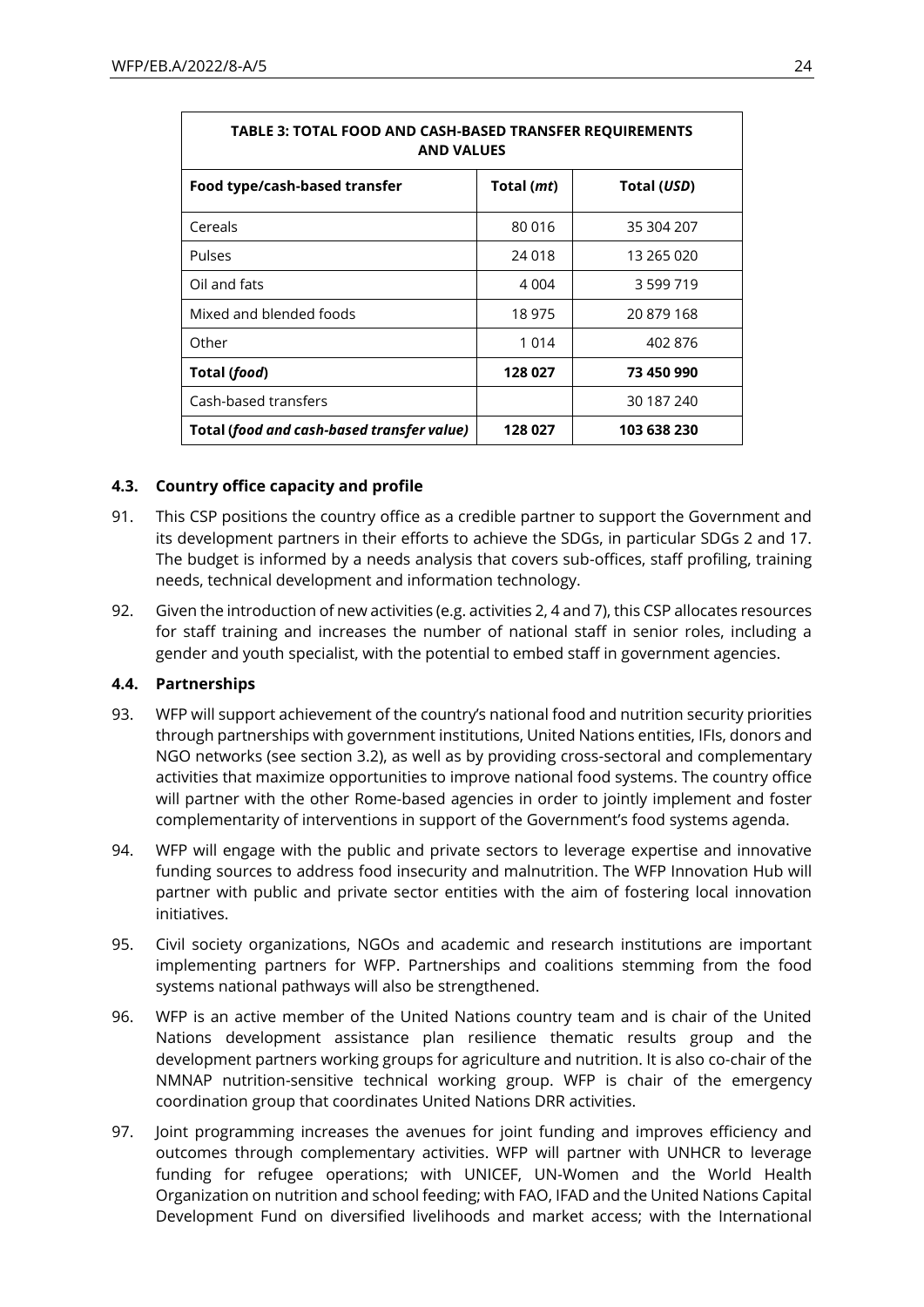Labour Organization, the United Nations Development Programme and the United Nations Industrial Development Organization on value and supply chain development; with United Nations Development Programme and the United Nations Environment Programme on climate change adaptation and environmental restoration; and with IFIs and UNICEF on social protection.

### **5. Performance management and evaluation**

### **5.1. Monitoring and evaluation arrangements**

- 98. The country office has established a comprehensive and gender-responsive monitoring and evaluation system that is aligned with the WFP corporate results framework. The system will guide the monitoring, reporting and follow-up of CSP activities while building evidence, informing programme decision making and demonstrating WFP's contributions to the achievement of the 2030 Agenda.
- 99. Guided by a knowledge management strategy that will be prepared at the start of the CSP, monitoring and evaluation findings will be used for sharing learning with national and regional actors. Baselines and targets for outcome indicators will be set within the first three months of CSP implementation. Outcome and performance indicators in the country office performance management plan will be aligned with UNSDCF priorities and assessed according to corporate monitoring requirements. Outcome, output and process indicators will be disaggregated by sex, age and disability and will be related to baseline information.
- 100. Community endorsed targets will be set and include accountability to affected populations and the strengthening of feedback mechanisms. A theory of change for CSP activities will be developed to ensure that programme design, evidence generation and results frameworks are built on clearly defined causal pathways.
- 101. For capacity strengthening and technical assistance, the country office will build on the detailed capacity mapping assessment conducted under the previous CSP using systems that measure knowledge and performance related to country capacity strengthening. WFP will also enhance the capacities of its own staff and mobilize resources in line with the findings of the 2008 evaluation of the WFP policy on capacity development<sup>38</sup> and the 2021 synthesis of findings on capacity strengthening from decentralized evaluations.<sup>39</sup>
- 102. The CSP will include one decentralized evaluation under strategic outcome 3 in order to learn lessons from the scale-up of smallholder market access programming, including procurement. There will be one mid-term review during the CSP cycle. Post distribution monitoring will be conducted regularly to understand the uses of food assistance transfers by different beneficiaries.
- 103. The country office will use the latest analytical and automation technologies for data collection, analysis and visualization in order to minimize costs and increase efficiency. It will also conduct a privacy impact assessment to determine the data needed for programme design and efficiency and ensure that WFP data protection standards are adhered to.

#### **5.2. Risk management**

104. Regular updating of the risk register will guide preparedness and risk mitigation actions. WFP has dedicated resources in priority areas for its country risk register, oversight and assurance work. The risk preparedness strategy will be periodically reviewed and new

<sup>38</sup> WFP. 2008. *[Evaluation of WFP's Capacity Development Policy and Operations](https://executiveboard.wfp.org/document_download/WFP-0000003994)*.

<sup>&</sup>lt;sup>39</sup> ["Synthesis of evidence and lessons on country capacity strengthening from decentralized evaluations"](https://executiveboard.wfp.org/document_download/WFP-0000127565) (WFP/EB.A/2021/7-C).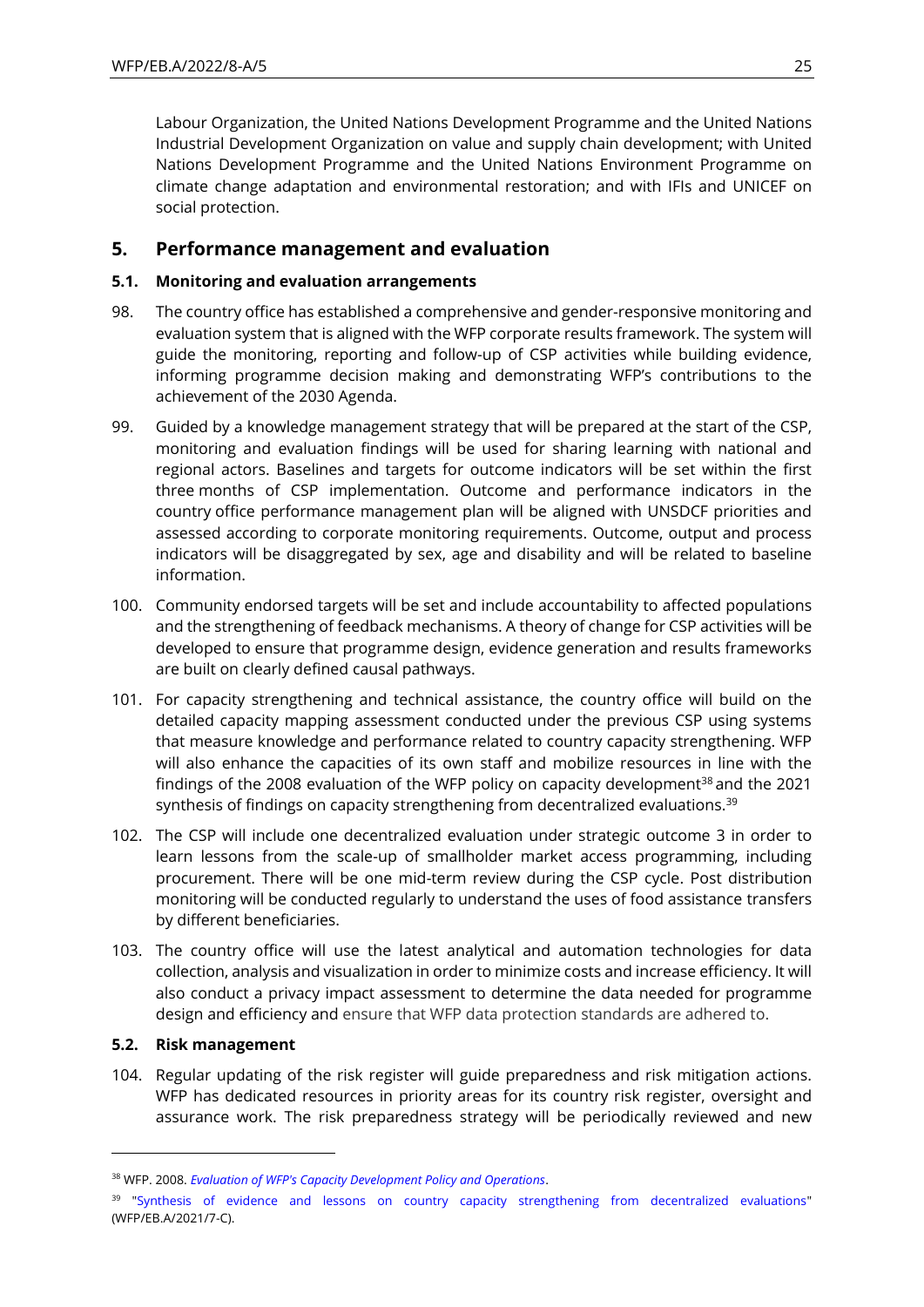mitigation actions will be linked to work plans, performance frameworks and risk categorization. The outbreak of the coronavirus disease 2019 (COVID-19) pandemic compounded pre-existing risks with respect to the health, safety and security of staff, beneficiaries and partners. WFP has standard operating procedures and risk management frameworks in place to mitigate these potential health, safety and security risks.

### *Strategic risks*

- 105. Refugee populations are expected to decline as a result of repatriations. However, WFP will take steps to ensure it can respond to humanitarian crises. To ensure the sustainability of its refugee programme, the country office has prepared a partnership strategy that is based on shared experiences and lessons learned and includes support for the Government in developing sustainable assistance mechanisms for refugees.
- 106. Given the risk of climate-related natural disasters, a growing number of people could face food insecurity and malnutrition. Increasing engagement and investment in household and community resilience, including the strengthening of national emergency preparedness and response capacities, should reduce the number of people affected by shocks and gradually decrease the need for humanitarian assistance from WFP and other actors.
- 107. The country office will undertake a staffing review aimed at aligning human resource capacities with the strategic direction and activities of the CSP. It will also work with the regional bureau and headquarters to develop staff profiles, upgrade the skills of its existing staff, recruit additional staff as required and build partnerships that ensure complementarity of skills and expertise.
- 108. Prevailing gender norms in the United Republic of Tanzania may undermine WFP's ability to meet its objectives. Where feasible, WFP will engage in gender-transformative programming in the medium and long term and build partnerships with gender equality committees and competent organizations in order to amplify the impact of CSP activities on structural barriers to gender equality.

#### *Operational risks*

- 109. The country office will continue to participate in United Nations networks for the protection from sexual exploitation and abuse (PSEA). In order to mitigate protection risks for beneficiaries, PSEA awareness training and annual assessment are mandatory for all staff and cooperating partners.
- 110. WFP will prepare response plans for climate shocks that could limit supply chains and food distribution. To mitigate the risk of disruption, logistics service models will be established according to potential needs and requirements. Needs assessments will include in-depth risk analysis.

#### *Fiduciary risks*

111. WFP will address potential risks of fraud or diversion of resources through its increasingly digitalized systems for CBTs and account and stock consolidation. To mitigate exposure to the fiduciary and reputational risks of potential fraud, corruption and misconduct by partners, WFP will undertake oversight activities aimed at ensuring the implementation of internal controls that promote partnership, transparency and accountability. WFP will conduct a robust cooperating partner vetting process through the United Nations Partner Portal, accompanied by annual evaluations and oversight visits.

#### **5.3. Social and environmental safeguards**

112. When targeting assistance, WFP will endeavour to reduce inclusion and exclusion errors by addressing risks of exclusion and discrimination at all levels, including those based on social discrimination, power structures, vulnerability, age and gender outlined in WFP's 2020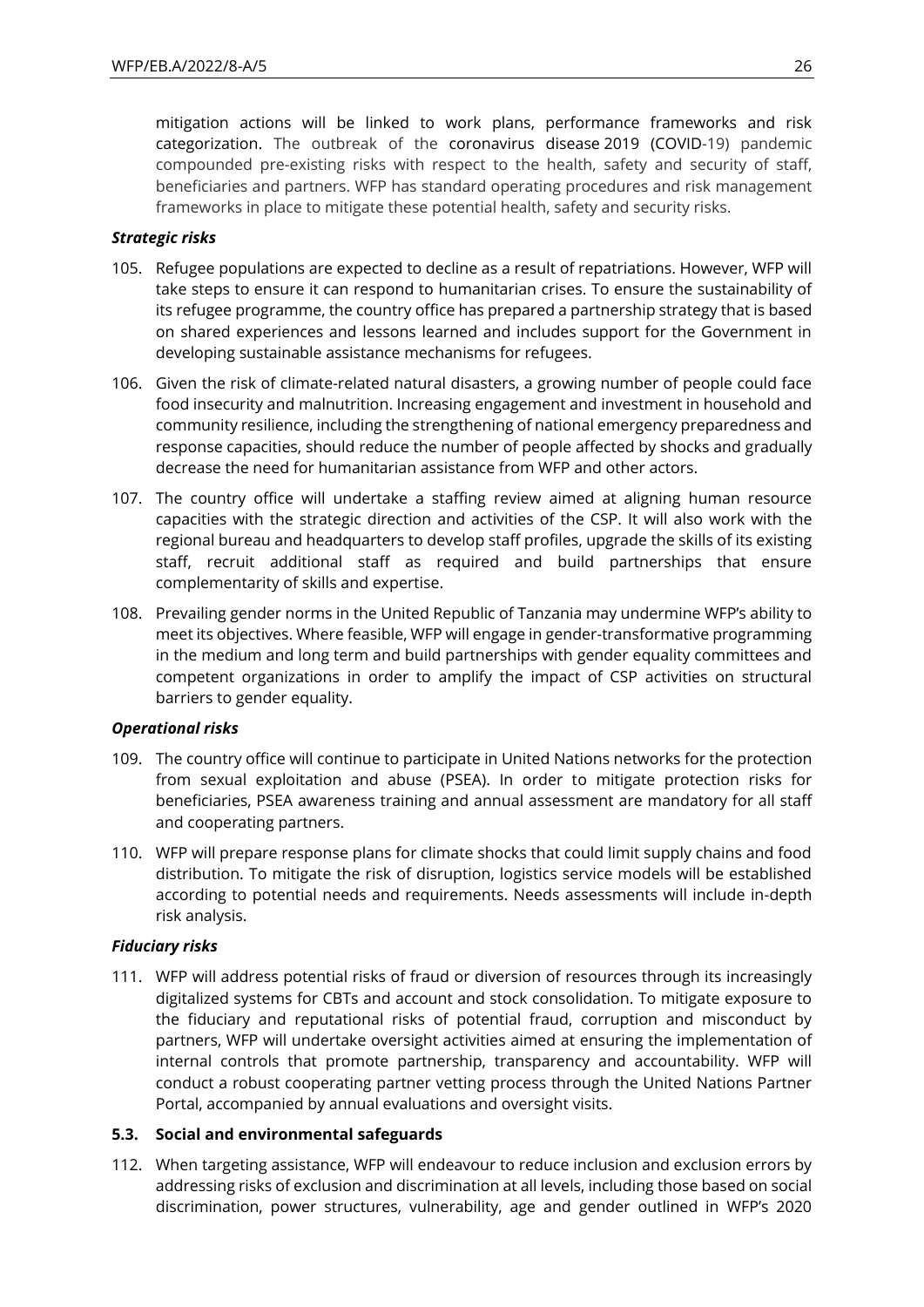protection and accountability policy and its 2019 environmental and social sustainability framework.

113. WFP will strengthen community feedback mechanisms equipped to receive and handle complaints, including those related to social safeguards. Activities under this CSP will promote environmentally sustainable practices*,* including support for the implementation of an environmental management system designed to reduce the impact of WFP and its partners on the environment.

## **6. Resources for results**

### **6.1. Country portfolio budget**

114. The total budget for the CSP for 2022–2027 is USD 338 million. WFP will allocate 17 percent of this amount to gender equality and women's empowerment.

|                             | TABLE 4: COUNTRY PORTFOLIO BUDGET (USD) |                |                |                |                |                |                |             |
|-----------------------------|-----------------------------------------|----------------|----------------|----------------|----------------|----------------|----------------|-------------|
| <b>Strategic</b><br>outcome | <b>Activity</b>                         | Year 1<br>2022 | Year 2<br>2023 | Year 3<br>2024 | Year 4<br>2025 | Year 5<br>2026 | Year 6<br>2027 | Total       |
|                             | 1                                       | 19 747 793     | 30 585 206     | 24 854 712     | 26 360 615     | 27 662 392     | 14 263 449     | 143 474 169 |
|                             | 2                                       | 827 244        | 1 133 835      | 1 1 2 3 1 5 4  | 1 044 824      | 1 020 073      | 510418         | 5 659 548   |
| 2                           | 3                                       | 4 344 685      | 6930374        | 7873638        | 5785075        | 5 029 788      | 2891700        | 32 855 259  |
| 2                           | 4                                       | 767 006        | 1 635 488      | 1824 506       | 1919453        | 777 556        | 477 930        | 7401938     |
| 3                           | 5                                       | 5 5 29 5 5 8   | 7 907 179      | 7631477        | 9 219 673      | 11 996 939     | 3 557 146      | 45 841 971  |
| 3                           | 6                                       | 3961996        | 13 044 268     | 13 627 138     | 9 841 631      | 5918324        | 1959759        | 48 353 116  |
| 3                           | 7                                       | 1878095        | 7 345 968      | 7861435        | 7702238        | 7 963 267      | 3 3 2 5 5 9 6  | 36 076 599  |
| 4                           | 8                                       | 1723312        | 3 550 032      | 4 137 637      | 3 605 206      | 3706432        | 1909804        | 18 632 424  |
| <b>Total</b>                |                                         | 38 779 689     | 72 132 350     | 68 933 698     | 65 478 714     | 64 074 771     | 28 895 802     | 338 295 023 |

### **6.2. Resourcing outlook and strategy**

115. With the broadening of its development work under this CSP, particularly in relation to human capital development, resilience building and social protection, WFP will require flexible, multi-year funding. While WFP will continue to strengthen partnerships with current donors, an important goal of this CSP is the diversification of funding through the inclusion of new and emerging donors, including IFIs, and the use of innovative financing modalities such as debt swaps. WFP will engage with the Government in joint advocacy to promote donor partnerships for collective results. The increased focus on strengthening national systems offers potential for South–South cooperation. In addition, WFP will seek to align its expertise and strategic interests with those of its partners, especially other United Nations entities, through joint efforts to mobilize resources.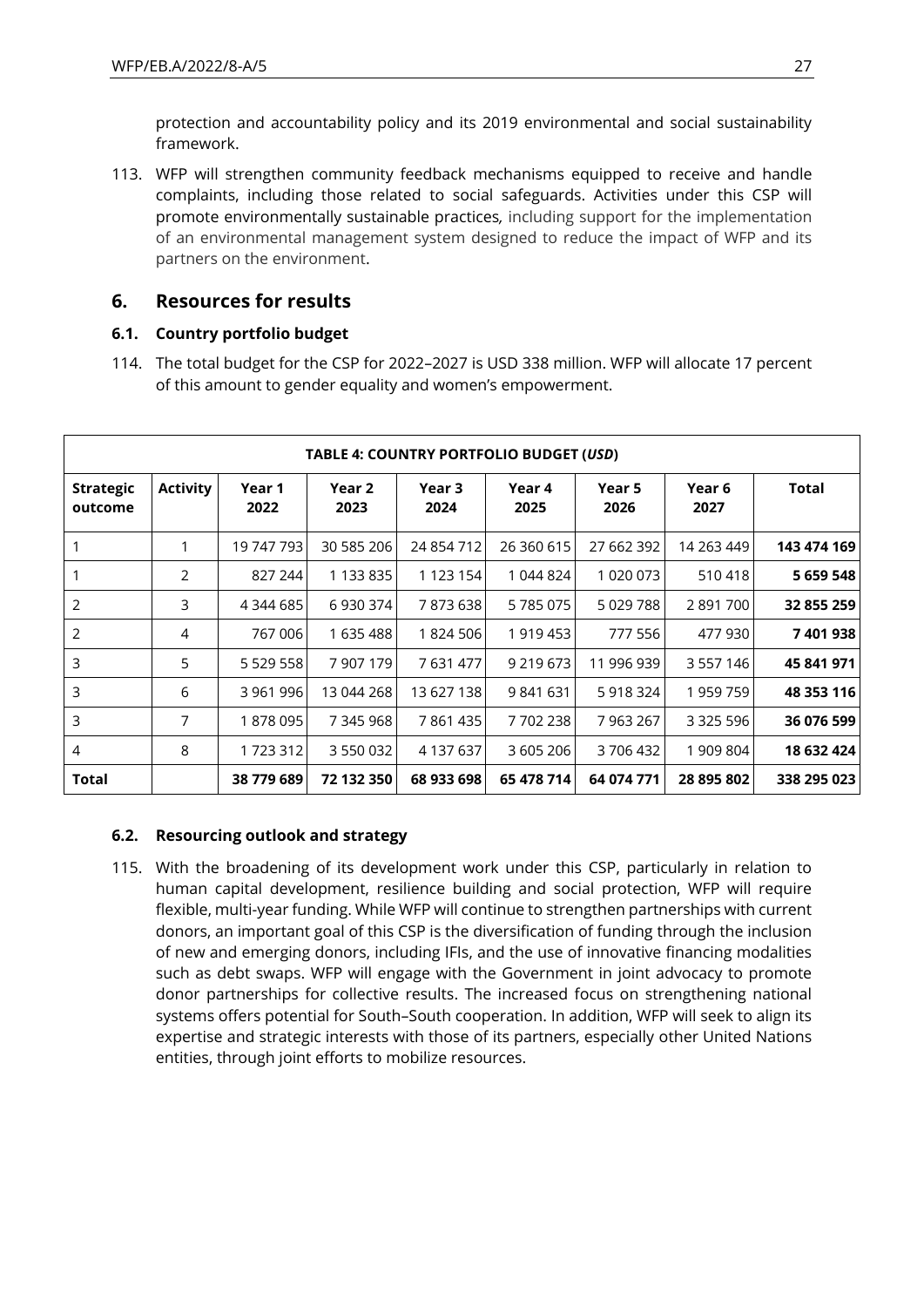## **ANNEX I**

#### **LOGICAL FRAMEWORK FOR THE UNITED-REPUBLIC OF TANZANIA COUNTRY STRATEGIC PLAN (2022–2027)**

**Strategic Goal 1: Support countries to achieve zero hunger**

**Strategic Objective 1: End hunger by protecting access to food**

**Strategic Result 1: Everyone has access to food**

**Strategic outcome 1: Crisis-affected populations in the United Republic of Tanzania can meet their essential food and nutrition needs in anticipation of, during and in the aftermath of shocks and build resilience to shocks and stressors by 2027**

Outcome category: Maintained/enhanced individual and household access to adequate food Nutrition-sensitive

Focus area: crisis response

#### **Assumptions**

Capacity strengthen, food, and cash pipeline remain strong all the way through and all commodities are available

#### **Outcome indicators**

Consumption-based coping strategy index, reduced CSI

Food consumption score

MAM treatment default rate

MAM treatment mortality rate

MAM treatment non-response rate

MAM treatment recovery rate

Minimum dietary diversity – women

Number of national food security and nutrition policies, programmes and system components enhanced as a result of WFP capacity strengthening

Number of people assisted by WFP, integrated into national social protection systems as a result of WFP capacity strengthening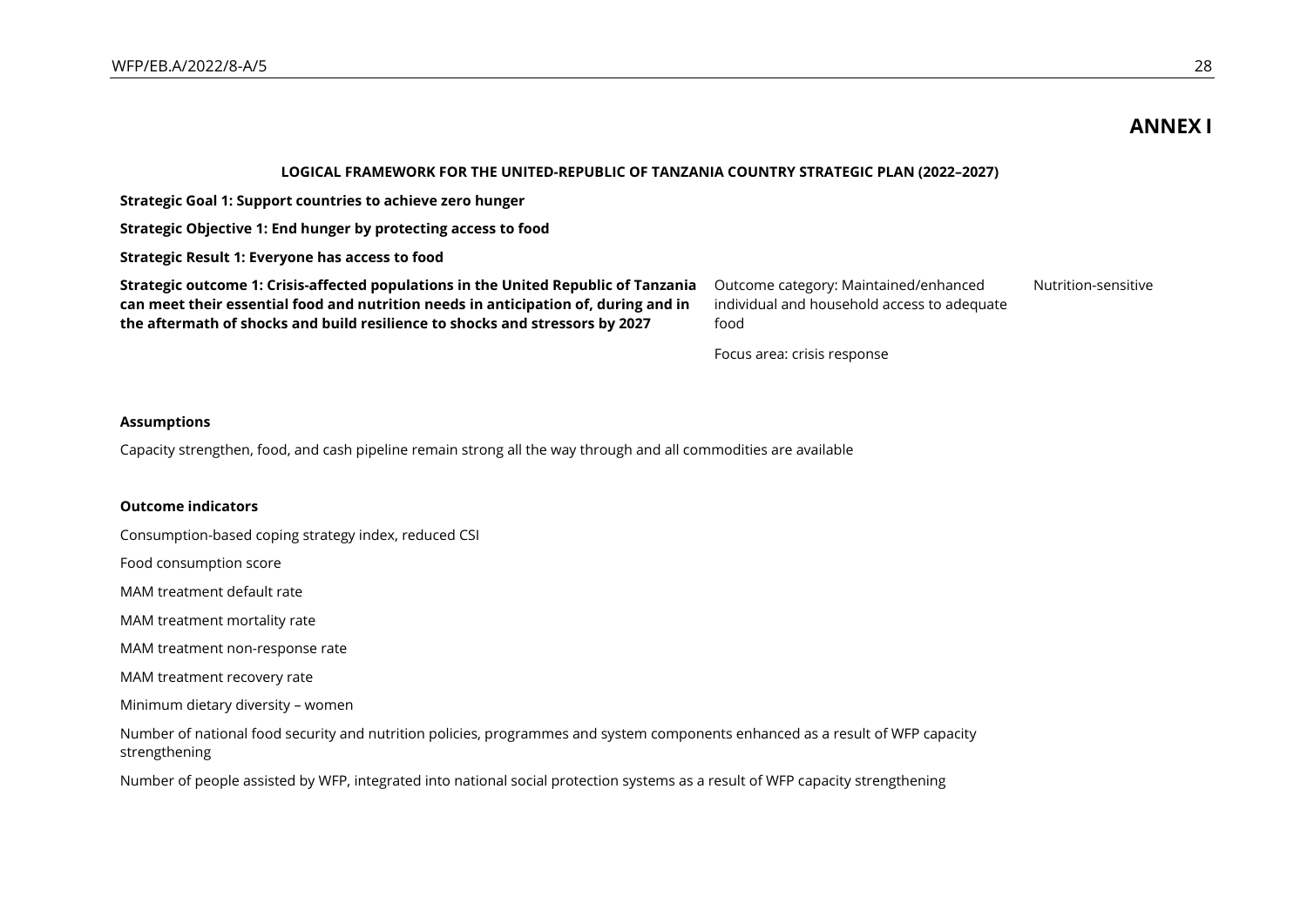Proportion of children 6–23 months of age who receive a minimum acceptable diet Proportion of eligible population that participates in programme (coverage) Proportion of target population that participates in an adequate number of distributions (adherence)

**Activities and outputs**

#### **1. Provide food and/or cash-based transfers and improved access to clean cooking solutions for refugees and other vulnerable populations affected by shocks and stressors (URT: Unconditional resource transfers to support access to food)**

1.1 Refugees and other vulnerable populations affected by shocks and stressors receive timely and adequate food assistance that meets dietary requirements and improved access to clean cooking solutions to ensure social cohesion with host communities (A: Resources transferred)

#### **2. Provide capacity strengthening for data analysis and people-centred disaster risk management to improve the efficiency and effectiveness of relevant government institutions to monitor and respond to stressors and crises at the national and subnational levels (CSI: Institutional capacity strengthening activities)**

2.1 Government and partners receive technical assistance to gather evidence and strengthen complementarities between climate change adaptation, disaster risk management and social protection at the national and subnational levels. (C: Capacity development and technical support provided)

#### **Strategic Objective 2: Improve nutrition**

**Strategic Result 2: No one suffers from malnutrition**

**Strategic outcome 2: Vulnerable populations in prioritized districts consume more diversified and nutrient-rich diets and have improved access to nutrition, health and education services that contribute to human capital development all year round**

Outcome category: Improved consumption of high-quality, nutrient-dense foods among targeted individuals

Focus area: root causes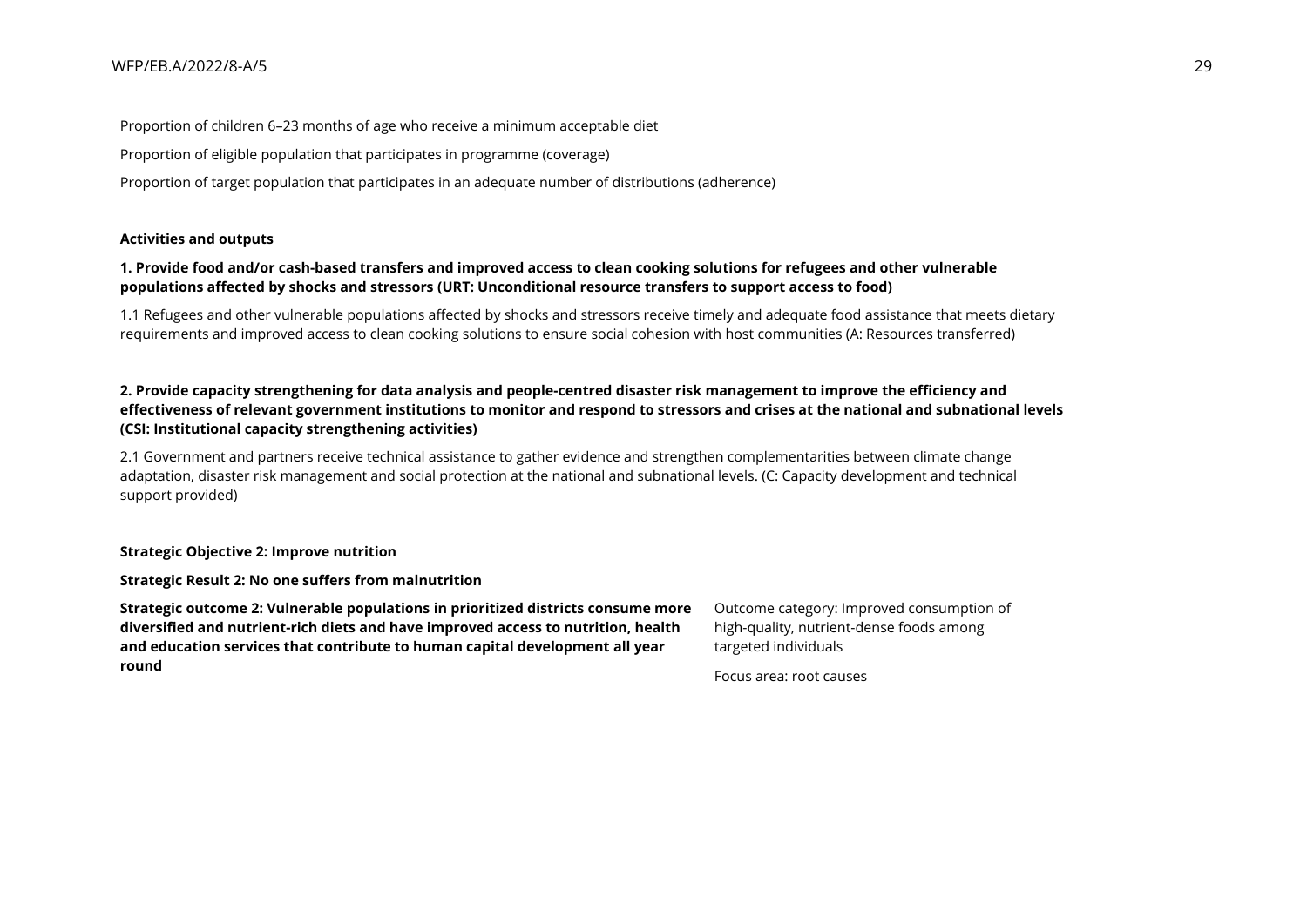#### **Assumptions:**

Other underlying causes of undernutrition (such as malaria, intestinal parasitic infestations and inadequate caring and feeding practices) and educational challenges are addressed by other agencies; and health services, water, sanitation and social services are available Government and other stakeholders committed to the implementation of school feeding

#### **Outcome indicators**

MAM treatment default rate

MAM treatment mortality rate

MAM treatment non-response rate

MAM treatment recovery rate

Minimum dietary diversity – women

Number of national food security and nutrition policies, programmes and system components enhanced as a result of WFP capacity strengthening

Number of national programmes enhanced as a result of WFP-facilitated South–South and triangular cooperation support

Proportion of children 6–23 months of age who receive a minimum acceptable diet

Proportion of eligible population that participates in programme (coverage)

Proportion of target population that participates in an adequate number of distributions (adherence)

#### **Activities and outputs**

**3. Provide food and/or cash-based transfers to vulnerable populations and technical assistance to strengthen national systems for the effective delivery of nutrition services, social and behaviour change communication and generation of demand for nutritious and fortified foods (NPA: Malnutrition prevention activities)**

3.1 Targeted populations and communities are provided with gender-transformative nutrition services, to increase the consumption of nutritious and fortified foods. (B: Nutritious foods provided)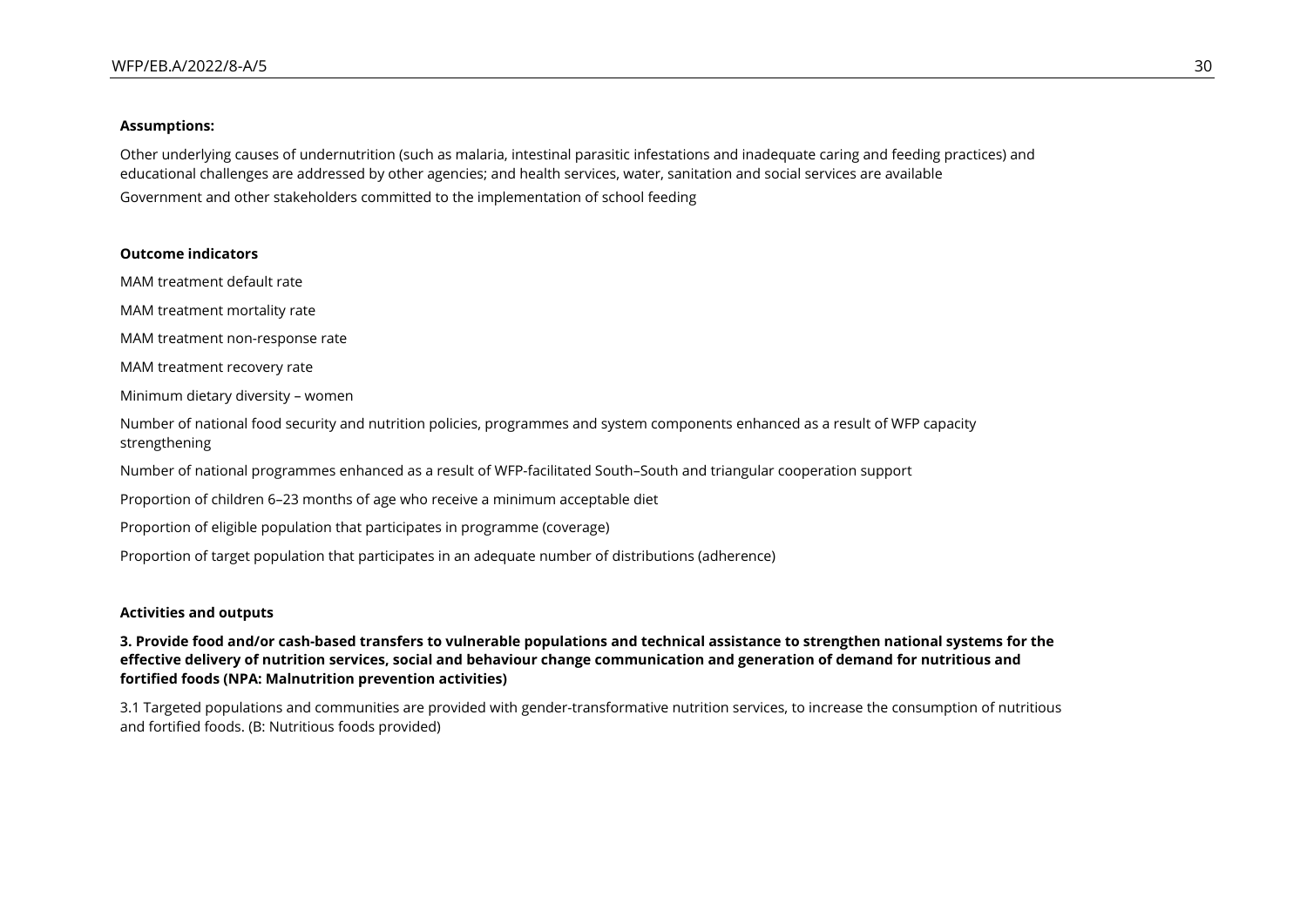#### **4. Provide policy-level advocacy and technical assistance to national systems for the rollout of the national school feeding guidelines and implementation of home-grown school feeding models in prioritized districts (CSI: Institutional capacity strengthening activities)**

4.1 Targeted communities, school-age children and local smallholder producers benefit from gender-transformative home-grown school feeding initiatives (C: Capacity development and technical support provided)

#### **Strategic Objective 3: Achieve food security**

#### **Strategic Result 3: Smallholders have improved food security and nutrition through improved productivity and incomes**

| Strategic outcome 3: Populations in targeted districts achieve climate-resilient | Outcome category: increased smallholder | Nutrition-sensitive |
|----------------------------------------------------------------------------------|-----------------------------------------|---------------------|
| rural livelihoods and improved food security and nutrition through sustained     | production and sales                    |                     |
| smallholder access to markets, enhanced value chains and sustainable             |                                         |                     |
| management of natural resources by 2030                                          | Focus area: resilience building         |                     |

#### **Assumptions**

Measures adopted by stakeholders to mitigate and/or adapt effects of climate change- climate-smart agriculture Adequate funding continues throughout the second-generation CSP lifetime

#### **Outcome indicators**

Percentage of targeted smallholder farmers reporting increased production of nutritious crops, disaggregated by sex of smallholder farmer

Percentage of targeted smallholders selling through WFP-supported farmer aggregation systems

Percentage of WFP food procured from smallholder farmer aggregation systems

Rate of smallholder post-harvest losses

Value and volume of smallholder sales through WFP-supported aggregation systems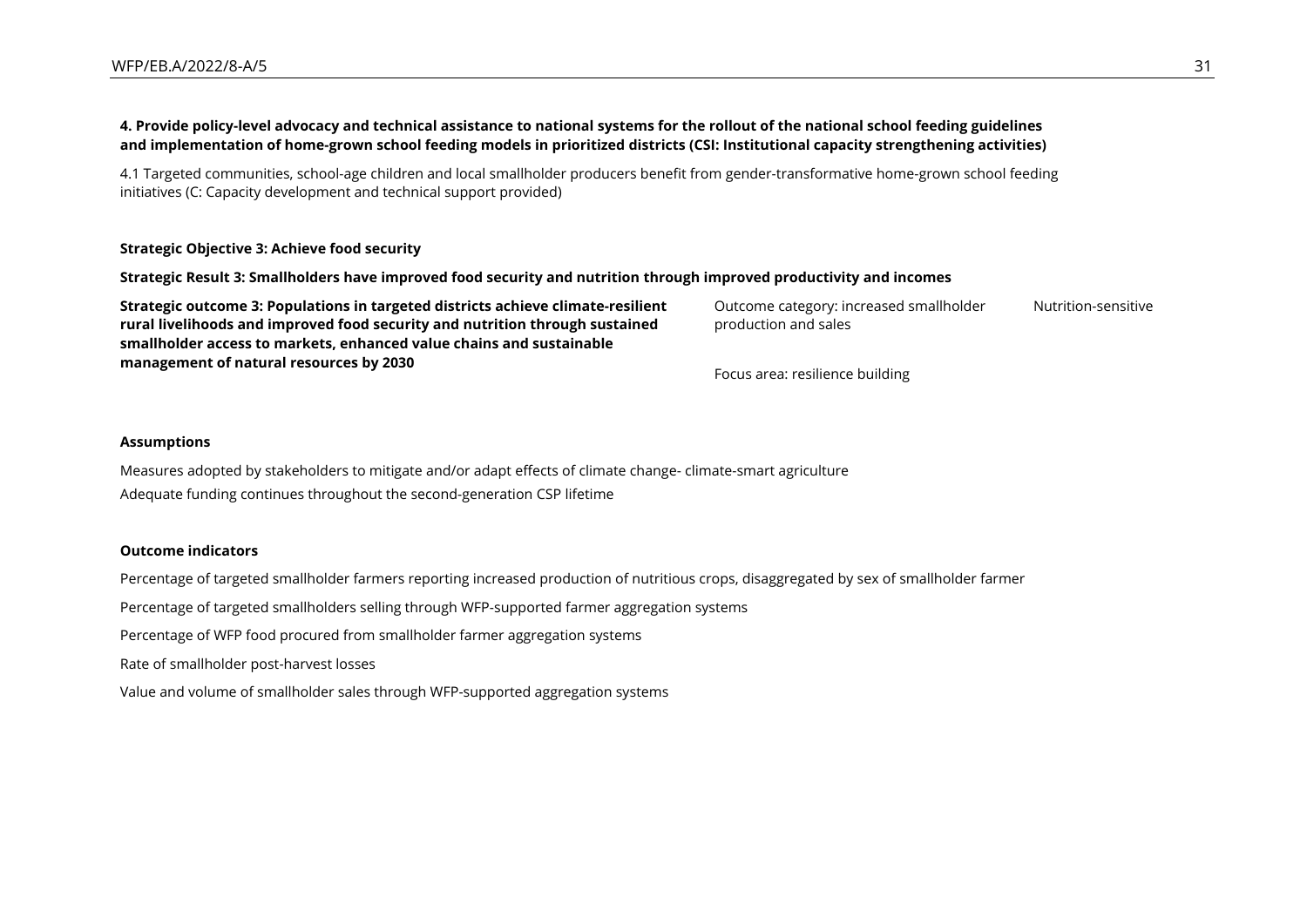#### **Activities and outputs**

#### **5. Provide technical assistance to support smallholder men and women producers to diversify livelihoods, reduce post-harvest loss and improve access to information, technologies and markets (SMS: Smallholder agricultural market support activities)**

5.1 Targeted men and women smallholder producers benefit from livelihood transformation through improved post-harvest management technologies and more efficient value chains (F: Purchases from smallholders completed)

#### **6. Provide capacity strengthening and technical assistance to improve the efficiency and quality control of food and nutrition value chain actors, including enhanced handling, storage, fortification, packaging and delivery practices (CSI: Institutional capacity strengthening activities)**

6.1 Targeted government and private sector supply chain actors benefit from improved capacities that increase the efficiency of market systems and the affordability of nutritious food (H: Shared services and platforms provided)

#### **7. Provide cash-based transfers to vulnerable communities and technical assistance to local institutions to support integrated resilience building that enables them to mitigate and prevent environmental degradation and promote climate change adaptation (ACL: Asset creation and livelihood support activities)**

7.1 Targeted communities at risk of disasters and/or affected by environmental degradation benefit from innovative approaches that support climate change adaptation and improve the management of natural resources (A: Resources transferred)

#### **Strategic Goal 2: Partner to support implementation of the SDGs**

**Strategic Objective 5: Partner for SDG results**

#### **Strategic Result 8: Sharing of knowledge, expertise and technology strengthen global partnership support to country efforts to achieve the SDGs**

**Strategic outcome 4: Government institutions and development partners in the United Republic of Tanzania have improved access to on-demand services and innovation platforms throughout the year**

Outcome category: Enhanced common coordination platforms Nutrition-sensitive

Focus area: resilience building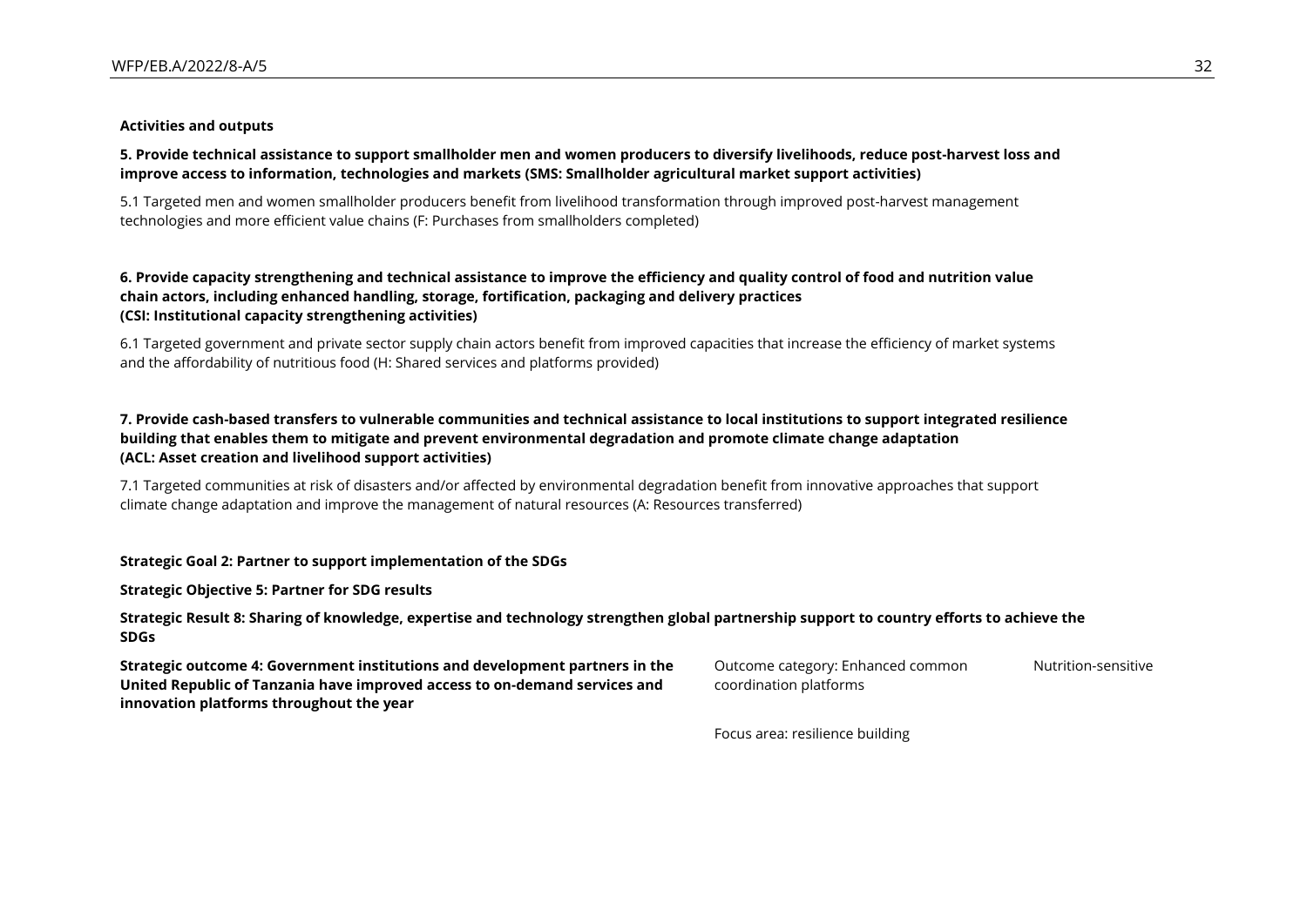#### **Assumptions**

Other partners cooperate and play their roles effectively

#### **Outcome indicators**

User satisfaction rate

#### **Activities and outputs**

#### **8. Provide on-demand services for innovation, supply chain and operations support to national government counterparts, development partners and the private sector (CPA: Service provision and platforms activities)**

8.1 National and subnational institutions and humanitarian and development partners benefit from quality services and strengthened capacity for innovation (H: Shared services and platforms provided)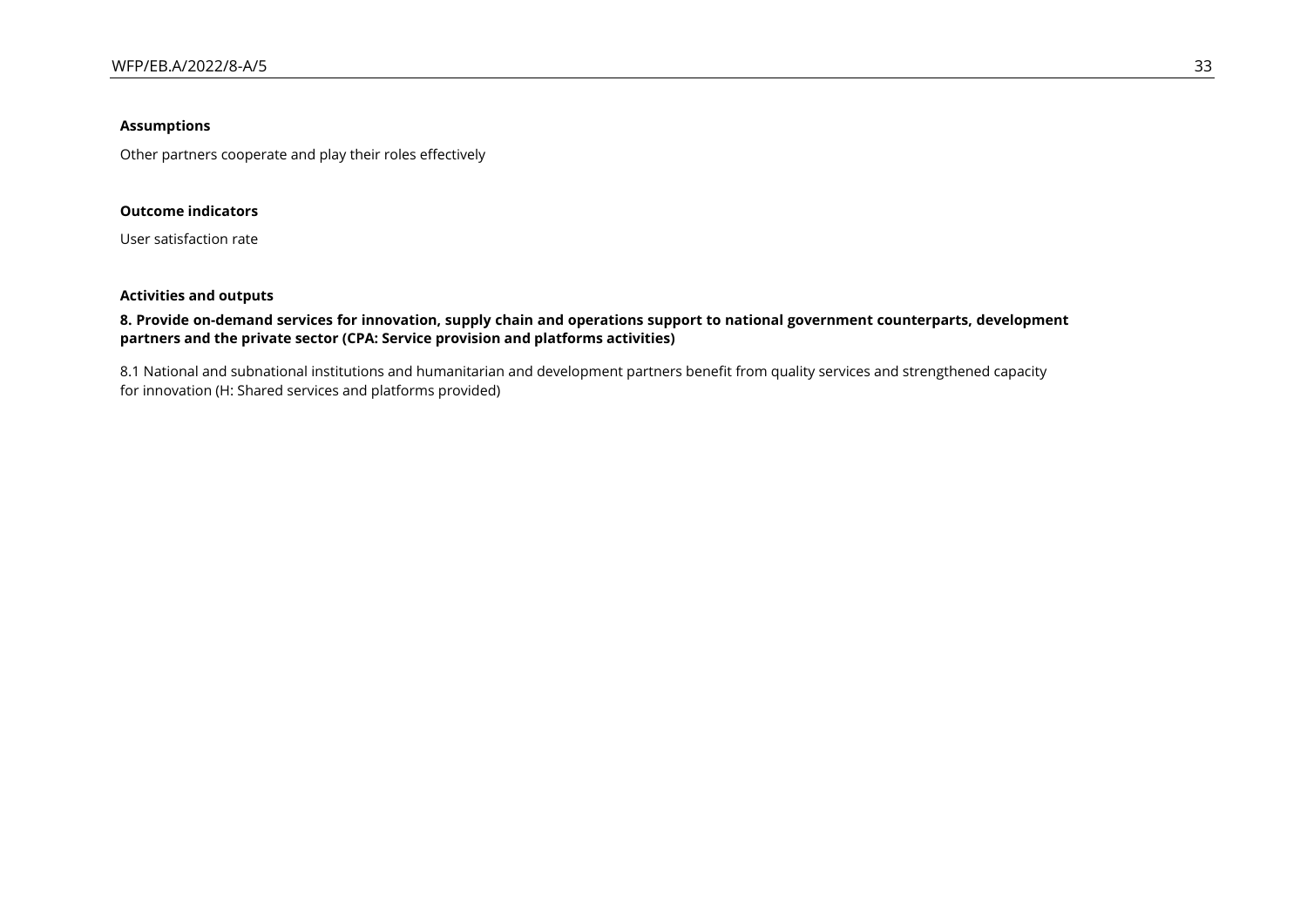#### **Strategic Goal 1: Support countries to achieve zero hunger**

#### **C.1. Affected populations are able to hold WFP and partners accountable for meeting their hunger needs in a manner that reflects their views and preferences**

#### **Cross-cutting indicators**

C.1.1: Proportion of assisted people informed about the programme (who is included, what people will receive, length of assistance)

C.1.2: Proportion of project activities for which beneficiary feedback is documented, analysed and integrated into programme improvements

#### **C.2. Affected populations are able to benefit from WFP programmes in a manner that ensures and promotes their safety, dignity and integrity**

#### **Cross-cutting indicators**

C.2.2: Proportion of targeted people receiving assistance without safety challenges

C.2.3: Proportion of targeted people who report that WFP programmes are dignified

C.2.4: Proportion of targeted people having unhindered access to WFP programmes

#### **C.3. Improved gender equality and women's empowerment among WFP-assisted population**

#### **Cross-cutting indicators**

C.3.1: Proportion of households where women, men, or both women and men make decisions on the use of food/cash/vouchers, disaggregated by transfer modality

C.3.2: Proportion of food assistance decision-making entity – committees, boards, teams, etc. – members who are women

C.3.3: Type of transfer (food, cash, voucher, no compensation) received by participants in WFP activities, disaggregated by sex and type of activity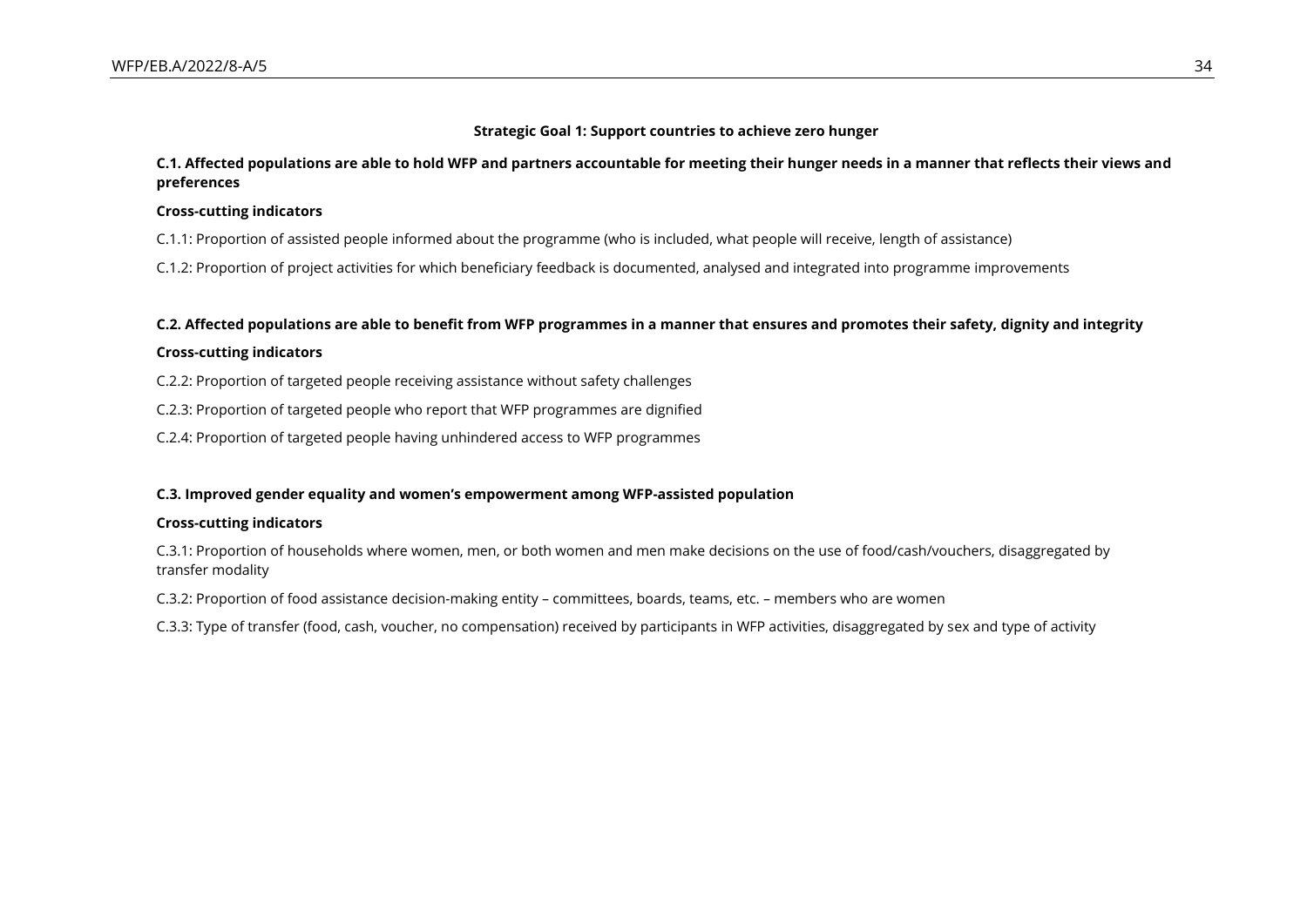## **ANNEX II**

| INDICATIVE COST BREAKDOWN BY STRATEGIC OUTCOME (USD) |                                                                                                    |                               |                                                 |                                                             |              |  |  |
|------------------------------------------------------|----------------------------------------------------------------------------------------------------|-------------------------------|-------------------------------------------------|-------------------------------------------------------------|--------------|--|--|
|                                                      | <b>Strategic</b><br><b>Strategic</b><br>Result 1/<br>Result 2/<br>SDG target 2.1<br>SDG target 2.2 |                               | <b>Strategic</b><br>Result 3/<br>SDG target 2.3 | <b>Strategic</b><br>Result 8/<br><b>SDG target</b><br>17.16 | <b>Total</b> |  |  |
|                                                      | <b>Strategic</b><br>outcome 1                                                                      | <b>Strategic</b><br>outcome 2 | <b>Strategic</b><br>outcome 3                   | <b>Strategic</b><br>outcome 4                               |              |  |  |
| <b>Focus area</b>                                    | <b>Crisis response</b>                                                                             | <b>Root causes</b>            | <b>Resilience</b><br>building                   | <b>Resilience</b><br>building                               |              |  |  |
| Transfers                                            | 111 467 811                                                                                        | 29 477 412                    | 97 282 756                                      | 15 723 465                                                  | 253 951 444  |  |  |
| Implementation                                       | 17 188 114                                                                                         | 5 282 597                     | 15 088 550                                      | 1 373 290                                                   | 38 932 550   |  |  |
| Adjusted direct<br>support costs                     | 11 375 733                                                                                         | 3 040 177                     | 9 949 526                                       | 1 535 669                                                   | 25 901 105   |  |  |
| <b>Subtotal</b>                                      | 140 031 658                                                                                        | 37 800 185                    | 122 320 832                                     | 18 632 424                                                  | 318 785 099  |  |  |
| Indirect support<br>costs<br>$(6.5$ percent)         | 9 102 058                                                                                          | 2 457 012                     | 7950854                                         | 0                                                           | 19 509 924   |  |  |
| Total                                                | 149 133 716                                                                                        | 40 257 197                    | 130 271 686                                     | 18 632 424                                                  | 338 295 023  |  |  |